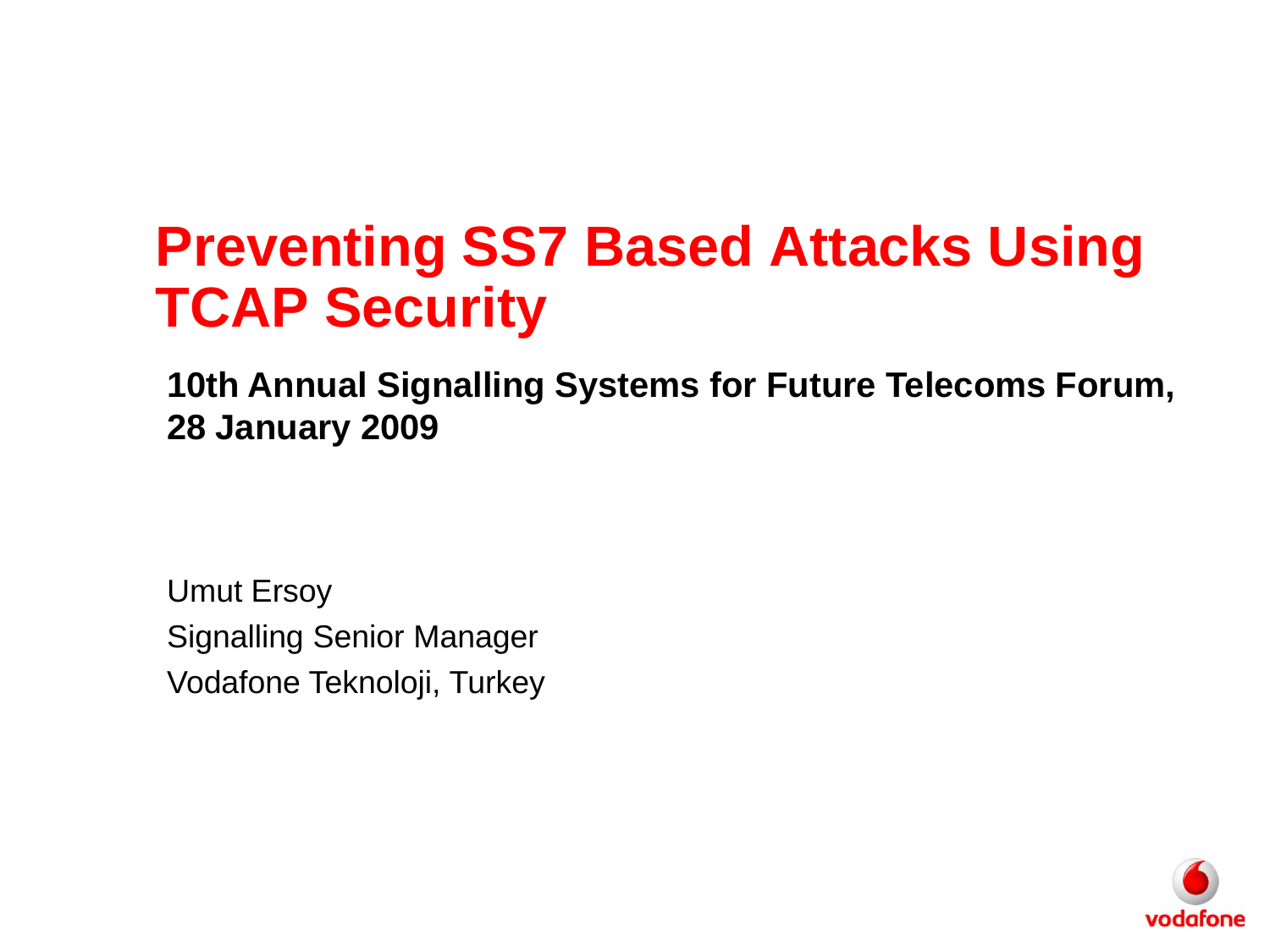#### **Contents**

- Overview of Potential Vulnerabilities of GSM and SS7
	- GSM Network and Security
	- SS7 and Security
	- SS7 based security Threats
- TCAP Handshaking
	- Overview
	- For MT SMS
	- For MO SMS

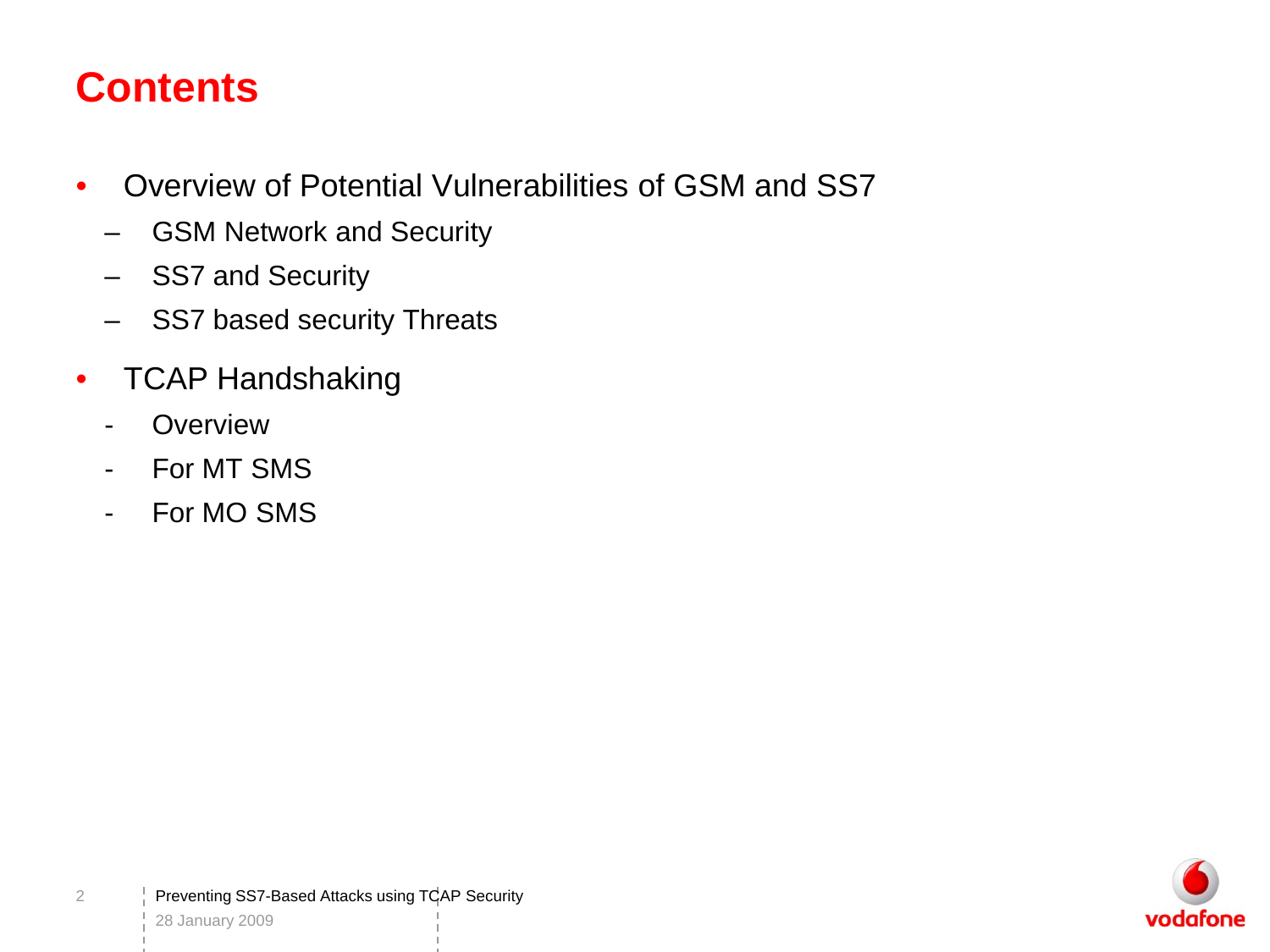#### **Contents**

- TCAPsec
	- **Overview**
	- Network Architecture
	- SS7 Security Gateway (SS7-SEG)
	- Security Association
	- Structure of a Protected TCAP Message
- Enabling Security on Real Life Applications
	- Sending SM to invalid network nodes
	- Basic spam filtering in the SMSC
	- Hatihati prevention
	- MO Spoofing solutions
	- SMS Firewall / MT SMSR

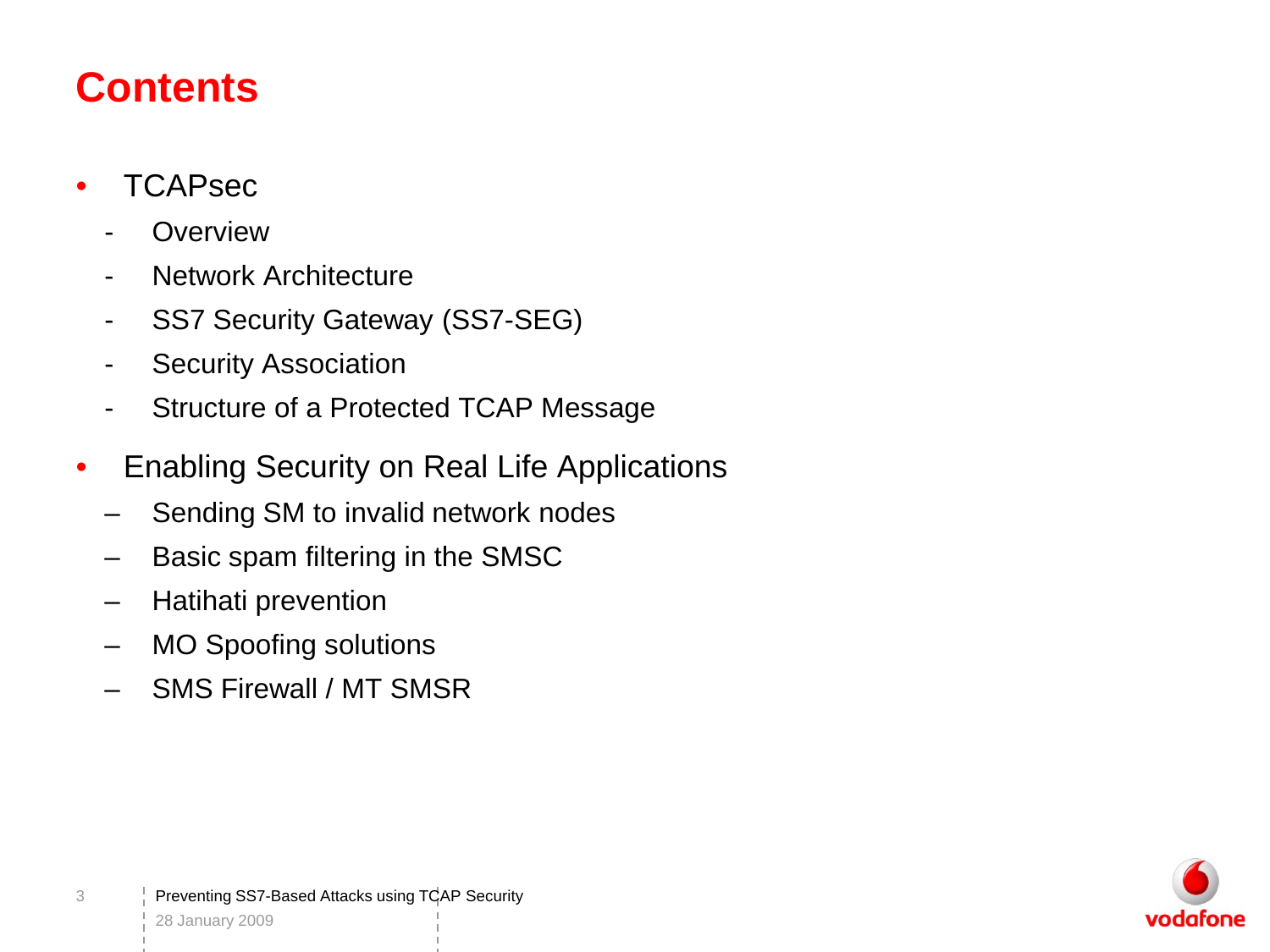#### **Overview**

- Security always a major topic in communications
- Important for customers
	- Pay for someone else
	- False identity
	- Stolen private information
- Important for regulatory bodies
	- Rights of customers
- Important for vendors
	- Product stability
- Especially important for operators
	- Customer dissatisfaction
	- Service Outage
	- Losing revenue
	- Penalties

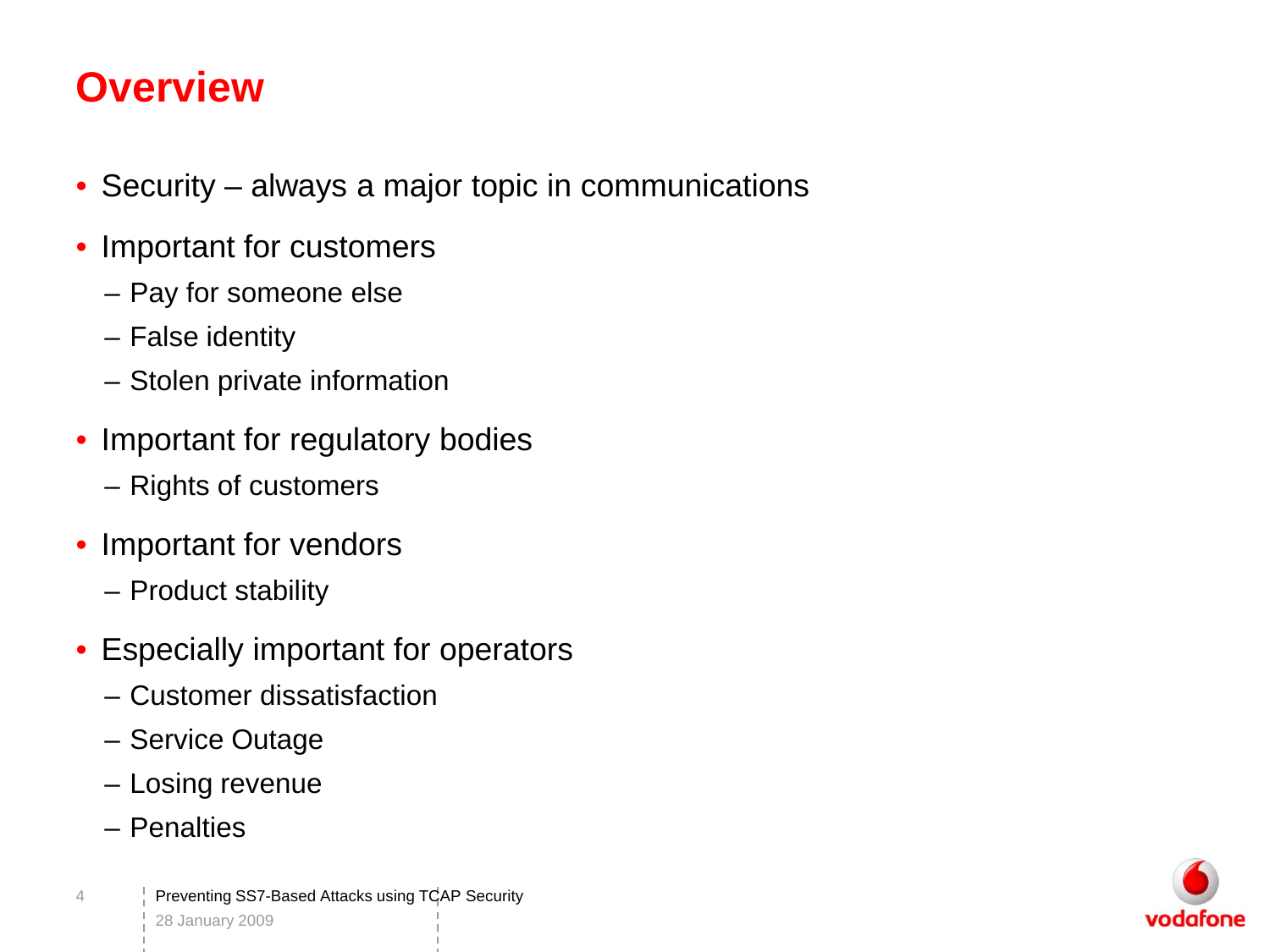#### **Overview – GSM Network and Security**

3GPP is standardizing more and more measures to increase security of the GSM in every new GSM release. Some examples:

- Release 99
	- TS 33.102 3G security; Security architecture
	- TS 35.202 Specification of the 3GPP confidentiality and integrity algorithms; Document 2: Kasumi specification
- Release 4

5

- TS 33.200 3G Security; Network Domain Security (NDS); Mobile Application Part (MAP) application layer security
- TS 35.206 3G Security; Specification of the MILENAGE algorithm set: An example algorithm set for the 3GPP authentication and key generation functions f1, f1\*, f2, f3, f4, f5 and f5\*; Document 2: Algorithm specification

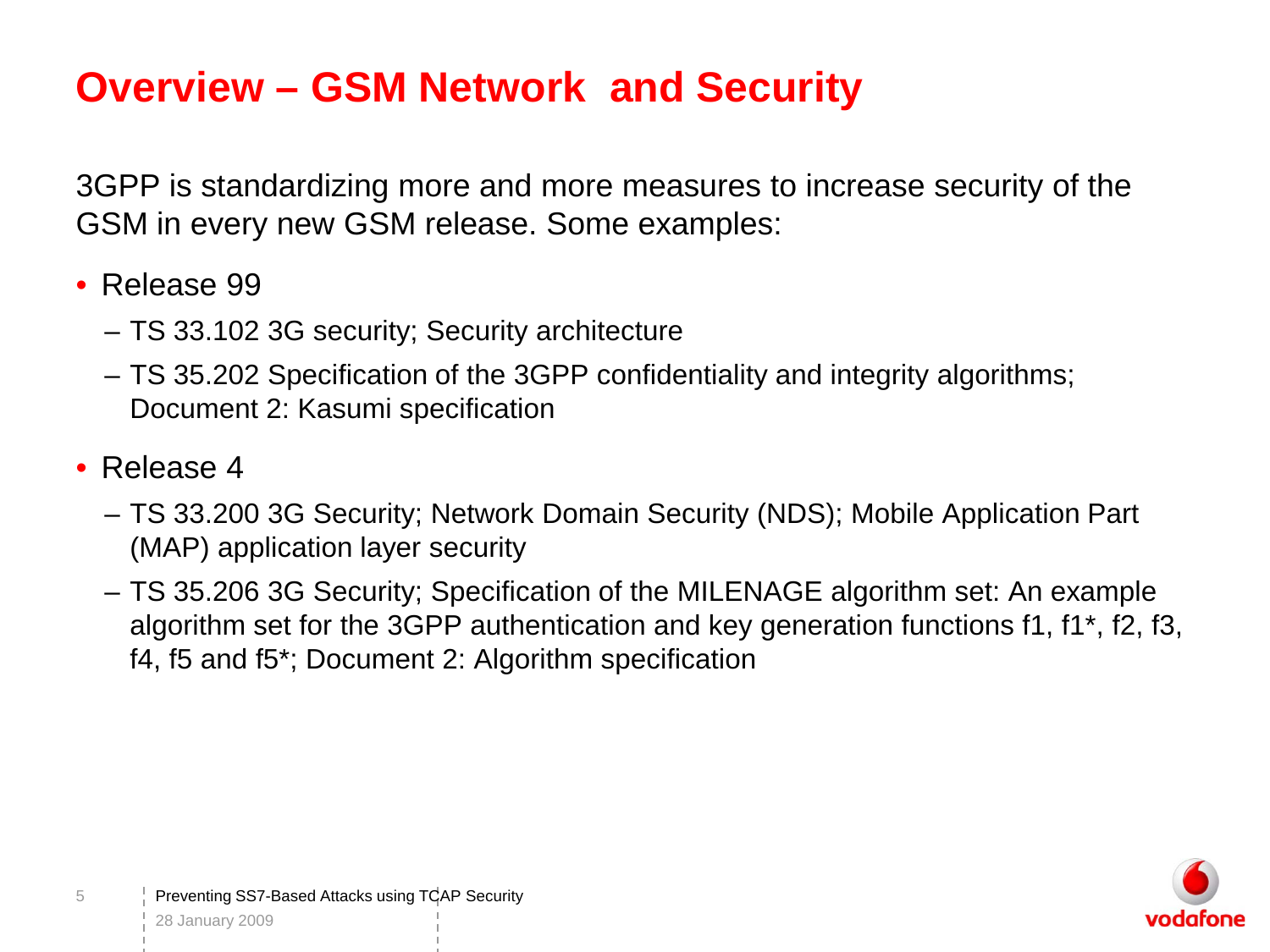#### **Overview – GSM Network and Security**

- Release 5
	- TS 33.203 3G security; Access security for IP-based services
	- TS 33.210 3G security; Network Domain Security (NDS); IP network layer security
- Release 6
	- TS 33.310 Network Domain Security (NDS); Authentication Framework (AF)
	- TS 33.234 3G security; Wireless Local Area Network (WLAN) interworking security
- Release 7
	- **TS 33.204 3G Security; Network Domain Security (NDS); Transaction Capabilities Application Part (TCAP) user security**
	- **TS 29.204 Signalling System No. 7 (SS7) security gateway; Architecture, functional description and protocol details**
- Release 8
	- TS 33.401 3GPP System Architecture Evolution (SAE); Security architecture

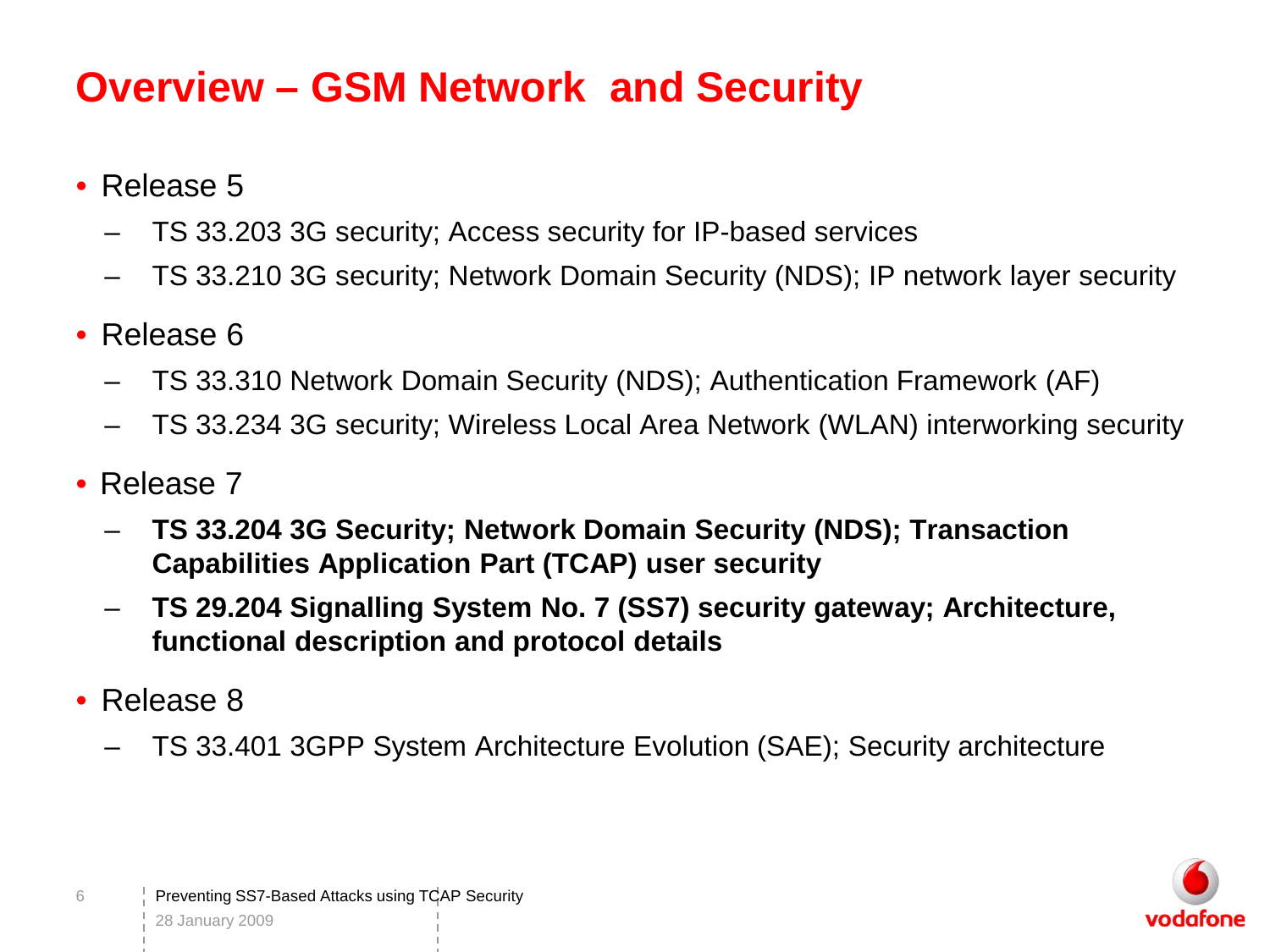#### **Overview – GSM Network and Security**





Preventing SS7-Based Attacks using TCAP Security 28 January 2009

7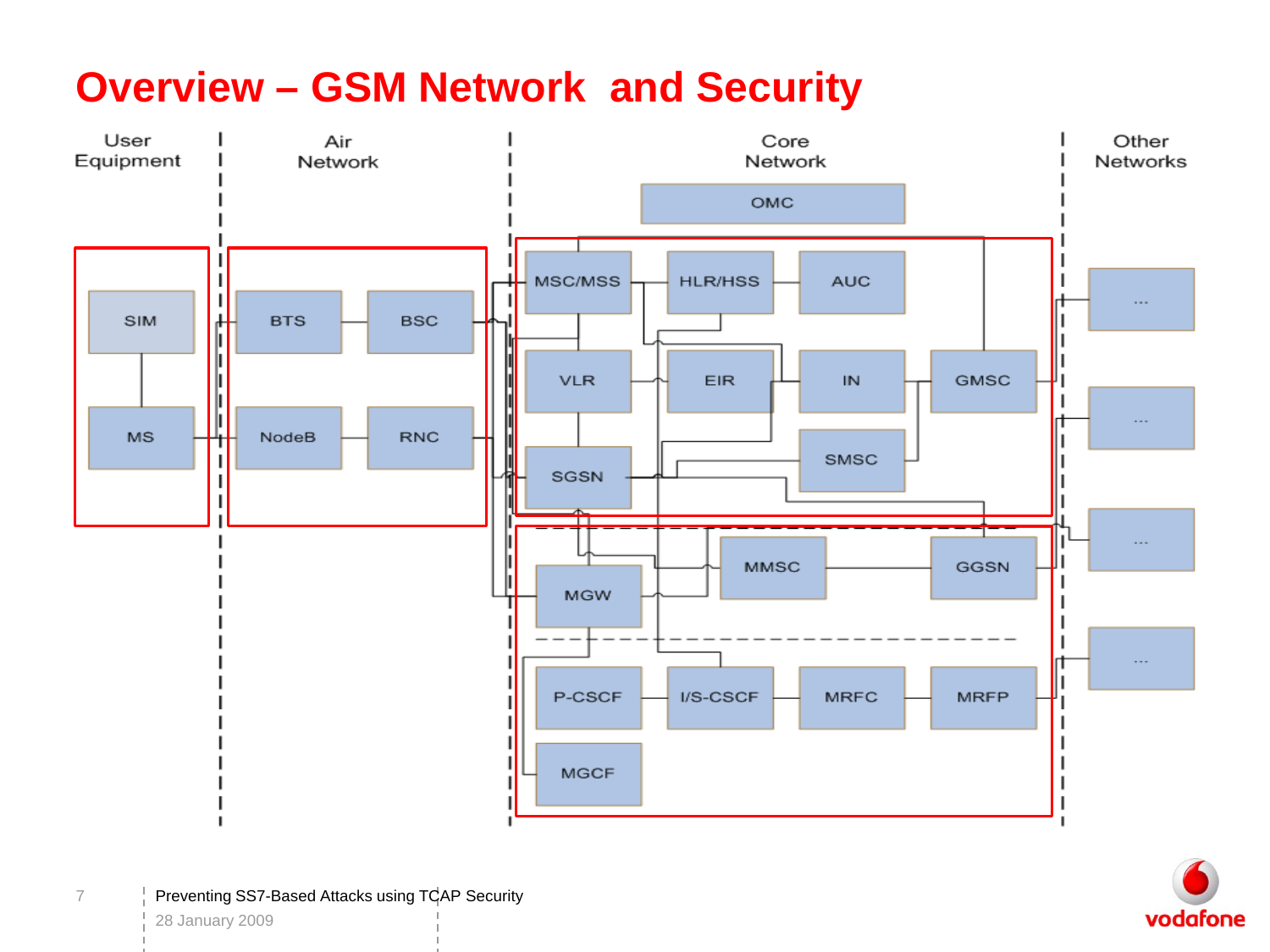#### **Overview – SS7 and Security**

Absence of security in SS7 is identified as a weakness, but not seen as a problem.

- Existing trust relationships amongst Telcos,
- Closed networks,
- Only experts are working and monitoring networks.

Today networks are changing and protection for SS7 is becoming a necessity.

- The opening of the network for various (smaller) interconnect parties and service providers,
- IP access to SS7 networks.
- Less experts available to monitor networks,
- More SMS service providers connecting to network, increasing the possibilty of sending wrong messages without any purpose or trying to abuse the network.

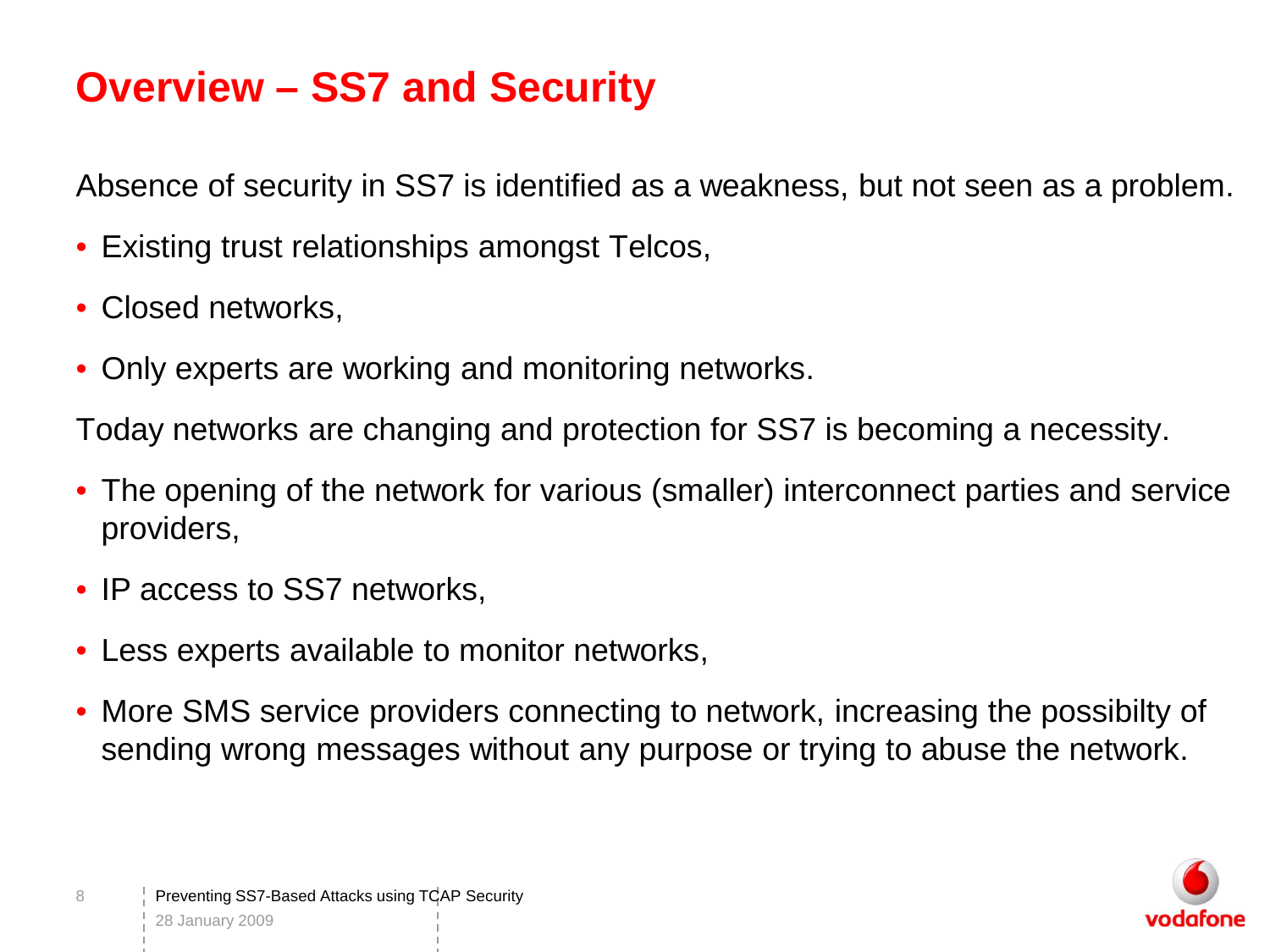#### **Overview – SS7 and Security**



- TCAP and protocols based on TCAP are more vulnerable to fraud.
	- Don't need end to end physical connections
	- Used in inter-PLMN communications

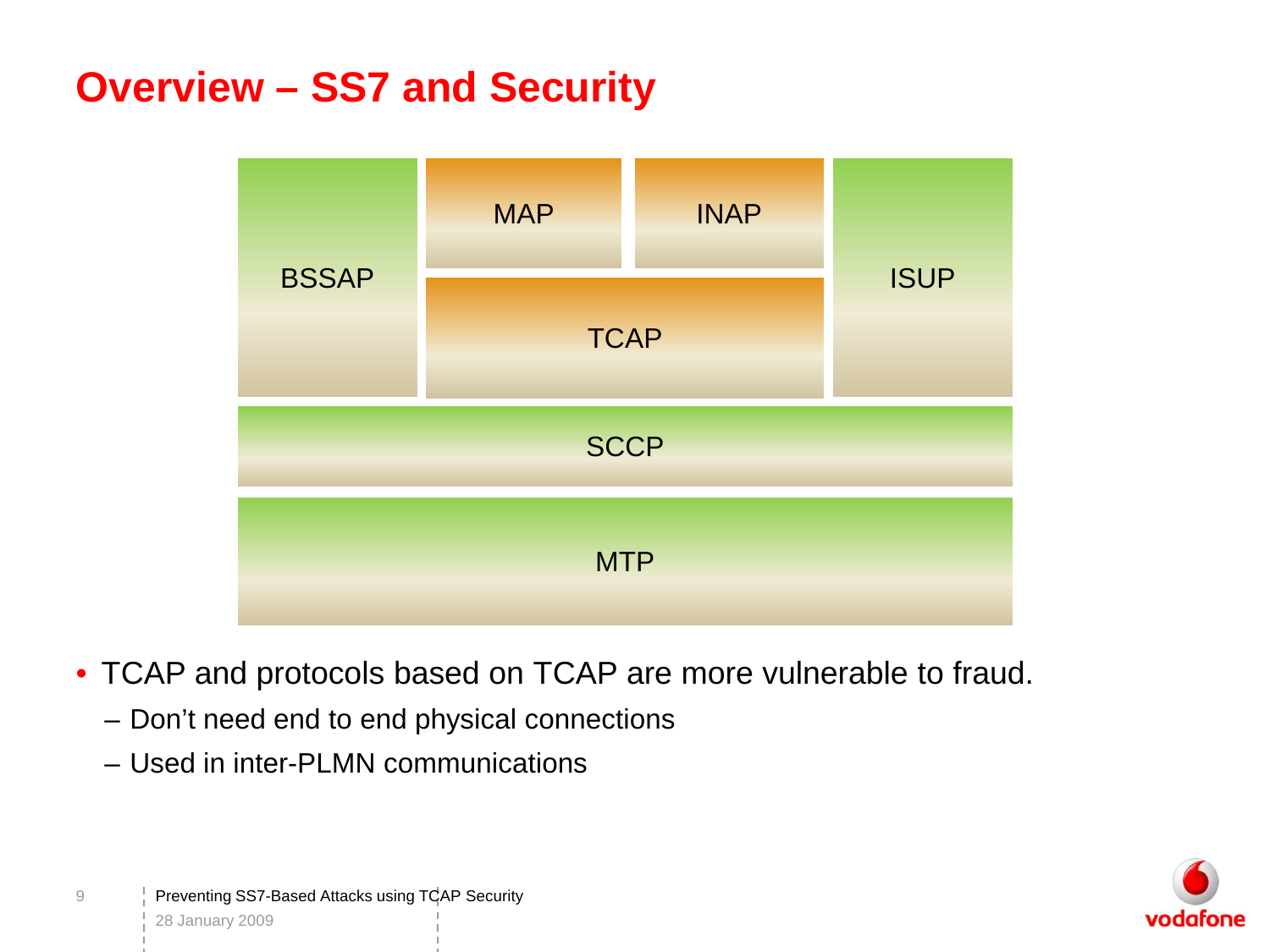#### **Overview – SS7 based Security Threats - Spoofing**

Definition:

- Illegal use of HPLMN SMSC by a 3rd party.
- An MO SMS with a manipulated A-MSISDN (real or wrong) is coming into the HPLMN network from a foreign VLR (real or wrong SCCP Address).
- If the billing is made from the SMS-C data, the real subscriber will be invoiced. Precaution:
- HPLMN can check the originator MSISDN (to verify if it's a real or not).
- HPLMN can check if the VLR location stored in the HLR is in the same range with the requesting SCCP address.

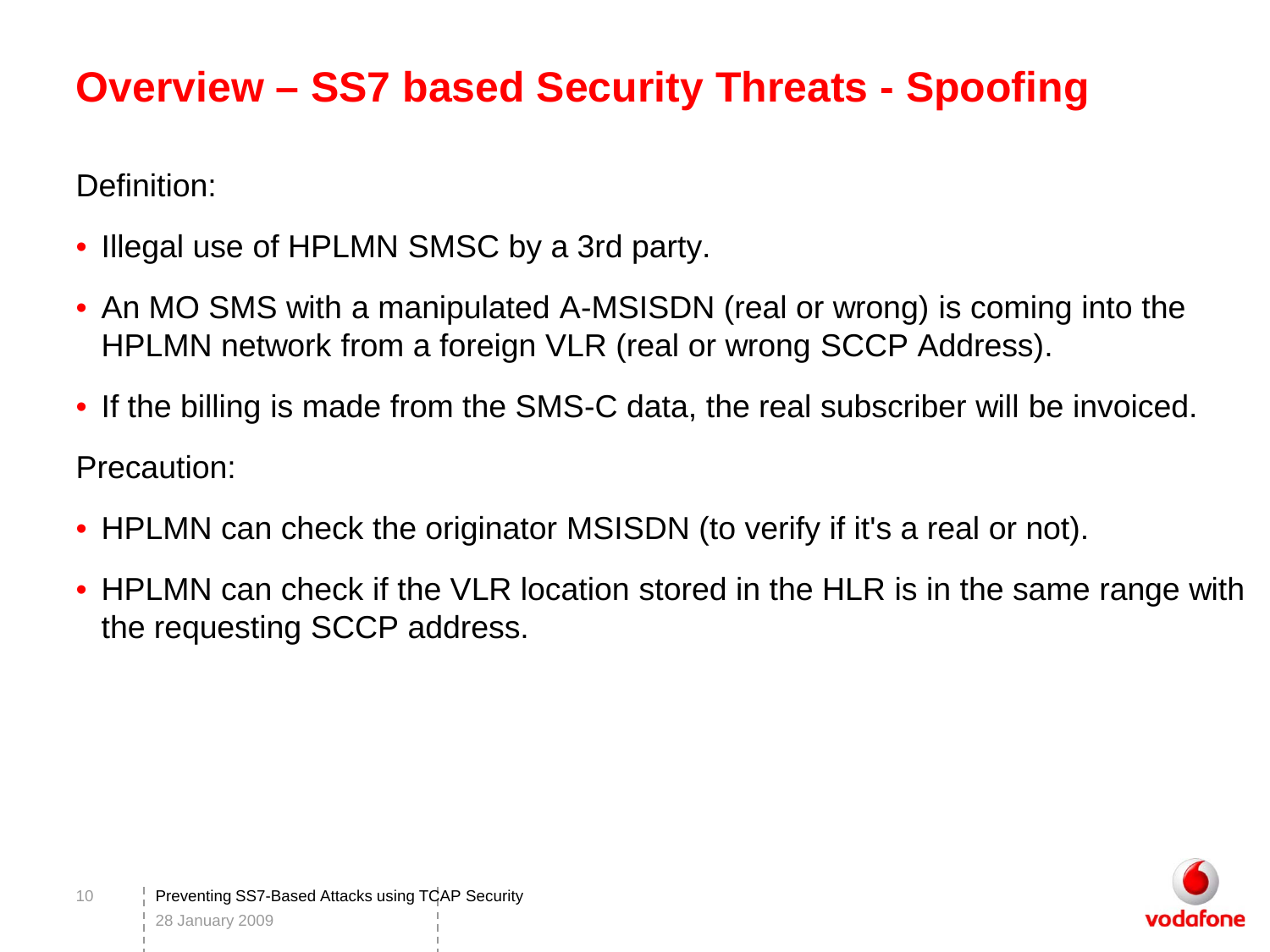#### **Overview – SS7 based Security Threats - Spoofing**



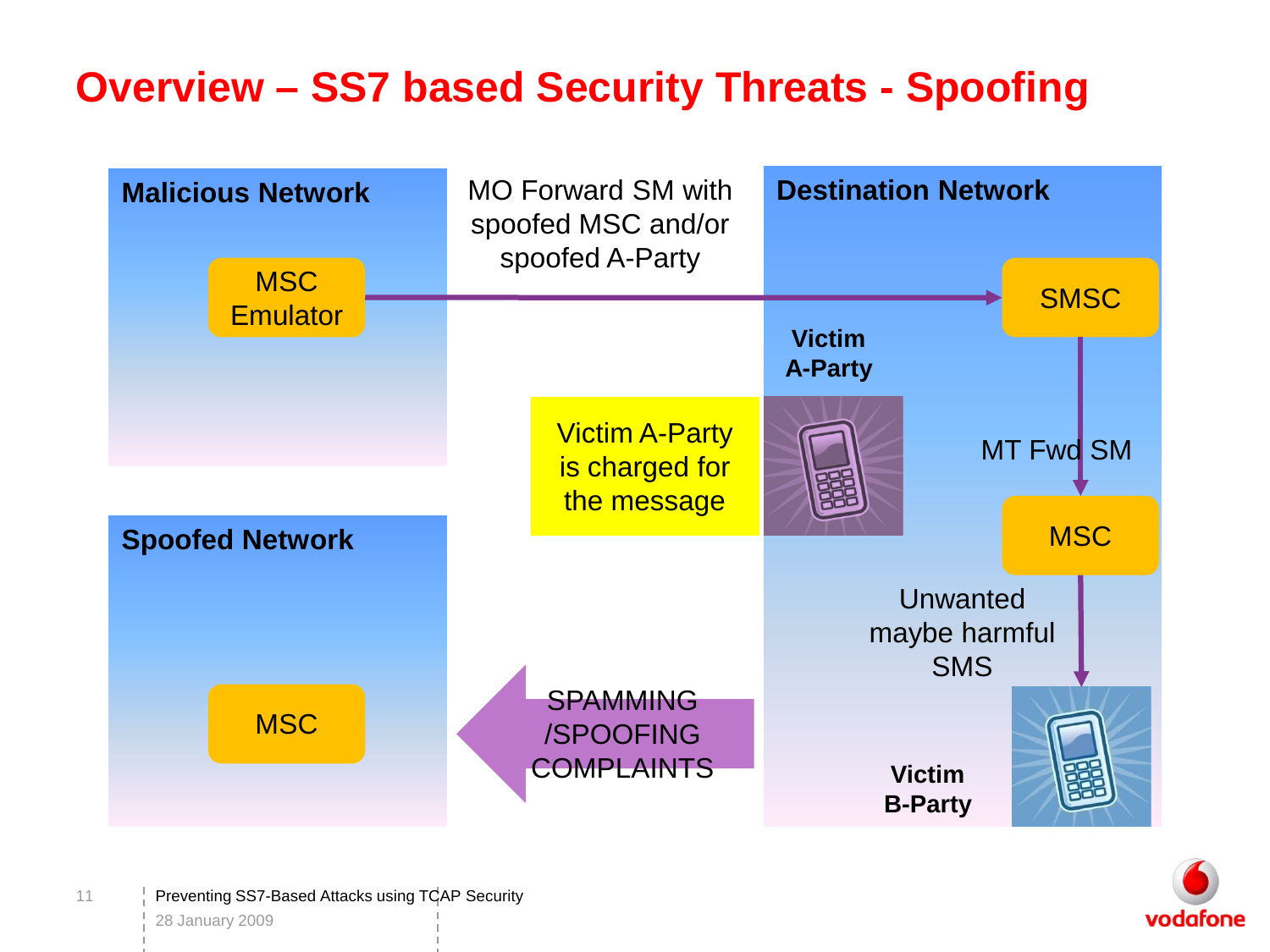#### **Overview – SS7 based Security Threats - Faking**

Definition:

- Also known as MT spoofing.
- A fake SMS is originated from the international SS7 network.
- SCCP/MAP addresses are manipulated.
- SCCP/MAP addresses are wrong or copied from a real existing SMSC.
- SMS can be sent to a real subscriber (recovering IMSI) or to a wrong IMSI (only to generate traffic).

Precaution:

- Controlling access to the SS7 network,
- Supervision of foreign SMSC traffic.

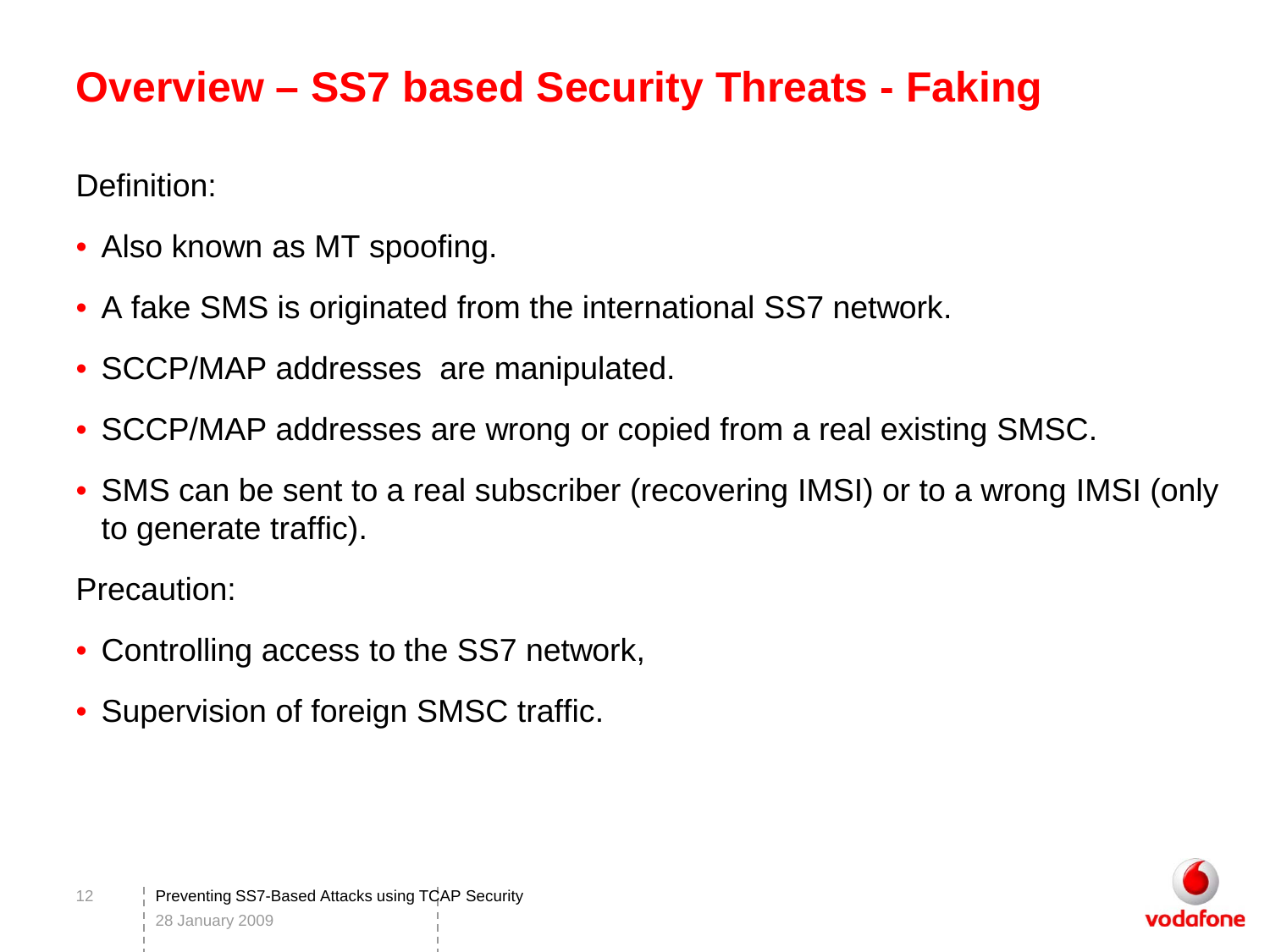#### **Overview – SS7 based Security Threats - Faking**



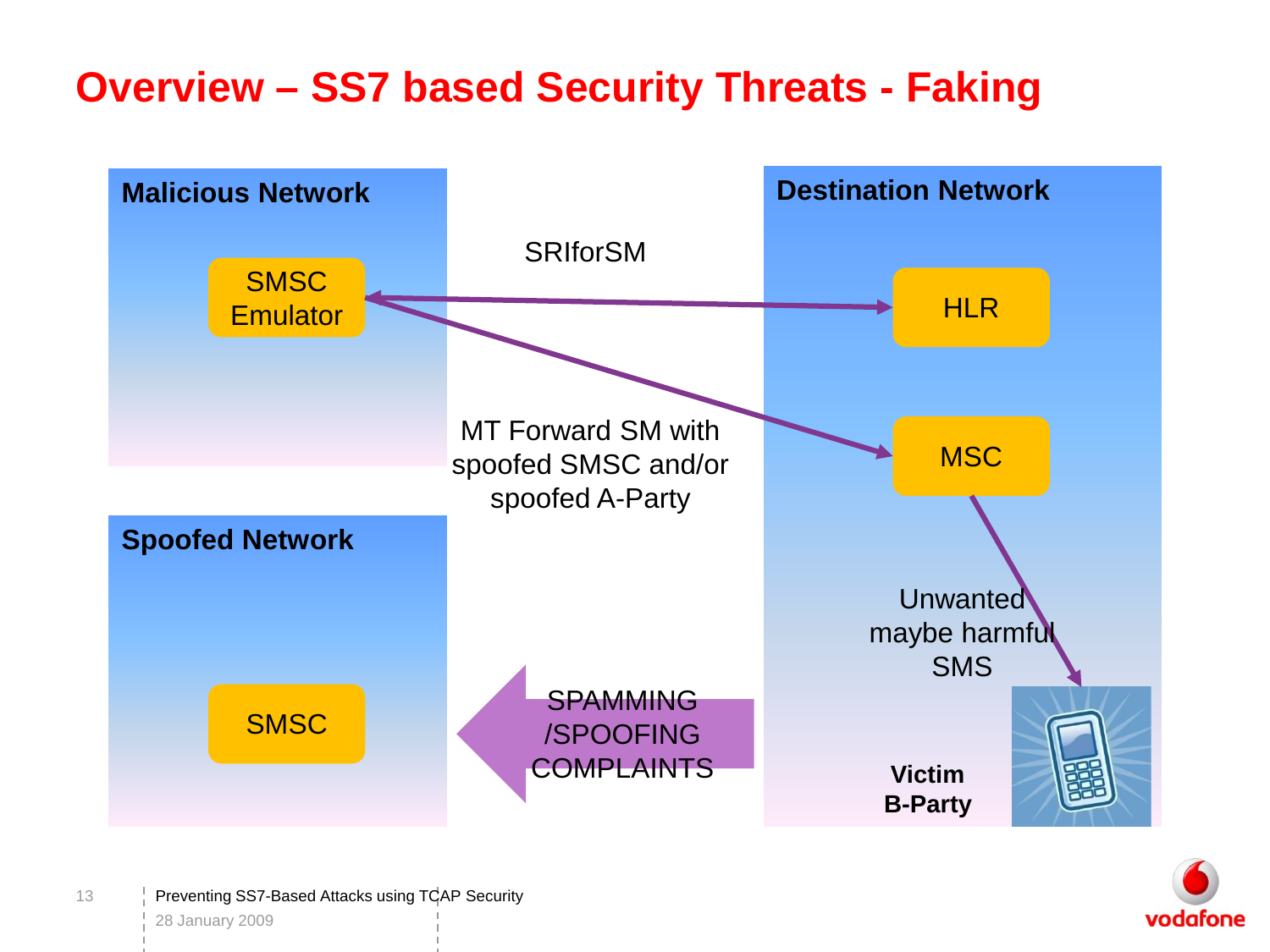## **Overview – SS7 based Security Threats - Spamming**

Definition:

- Subscriber receives unwanted SMS.
- Sender can be valid.
- SMS can be billed correctly.
- SMS is submitted by a mobile phone or by a third party connected to the SMSC.
- Only real detection method is customer complaints.

Precaution:

- Repetitive content check,
- SMS Firewall / MT SMS Router.

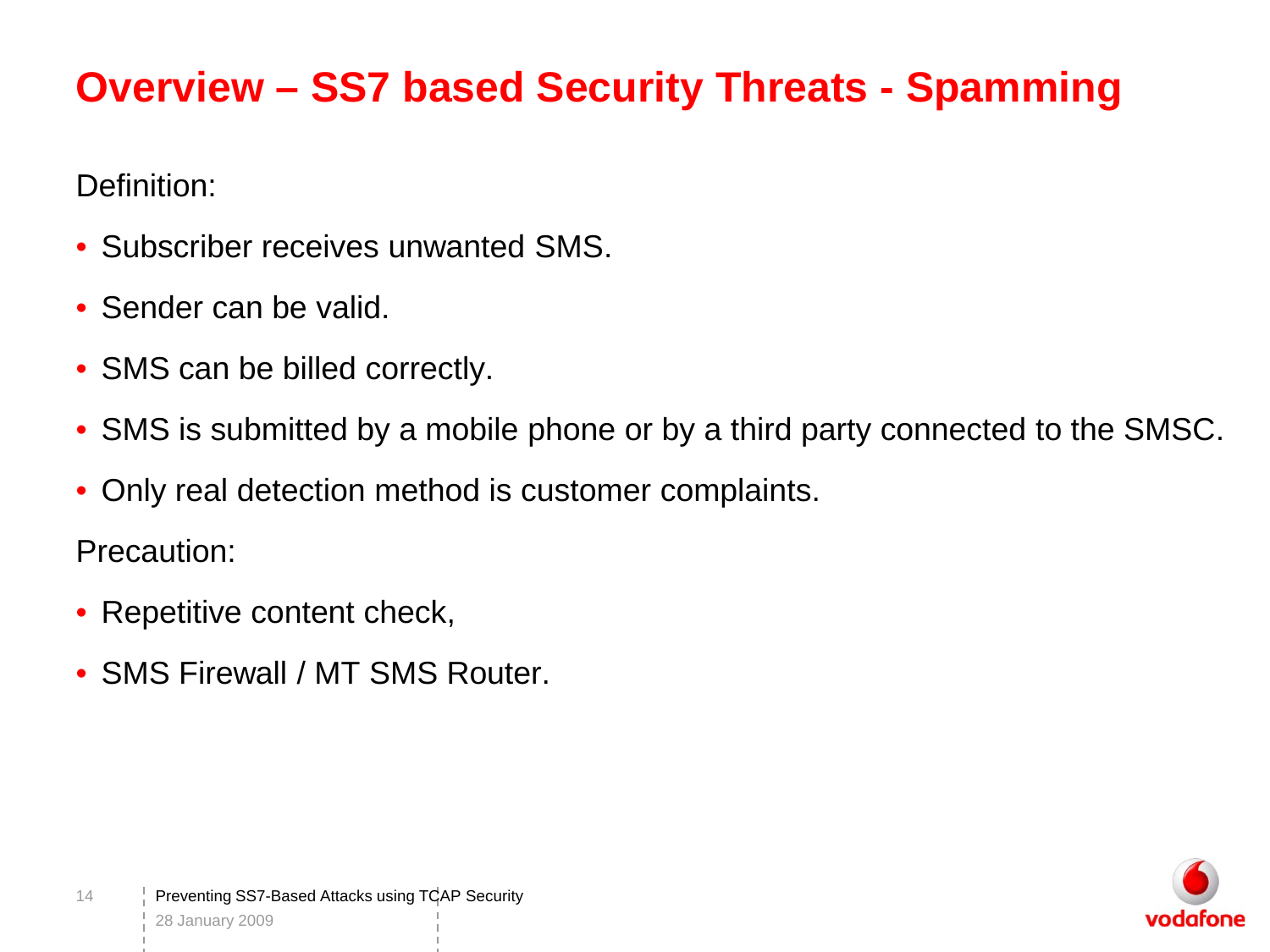# **Overview – SS7 based Security Threats - Others**

# **Flooding**

Definition:

- Massive load of messages to one or more destinations.
- The only parameter is the number of messages sent.
- May cause DoS.

Precaution:

• Supervision of traffic.

# **Mobile Viruses**

- e.g. Hatihati
- Unwanted signaling
- Stolen private information

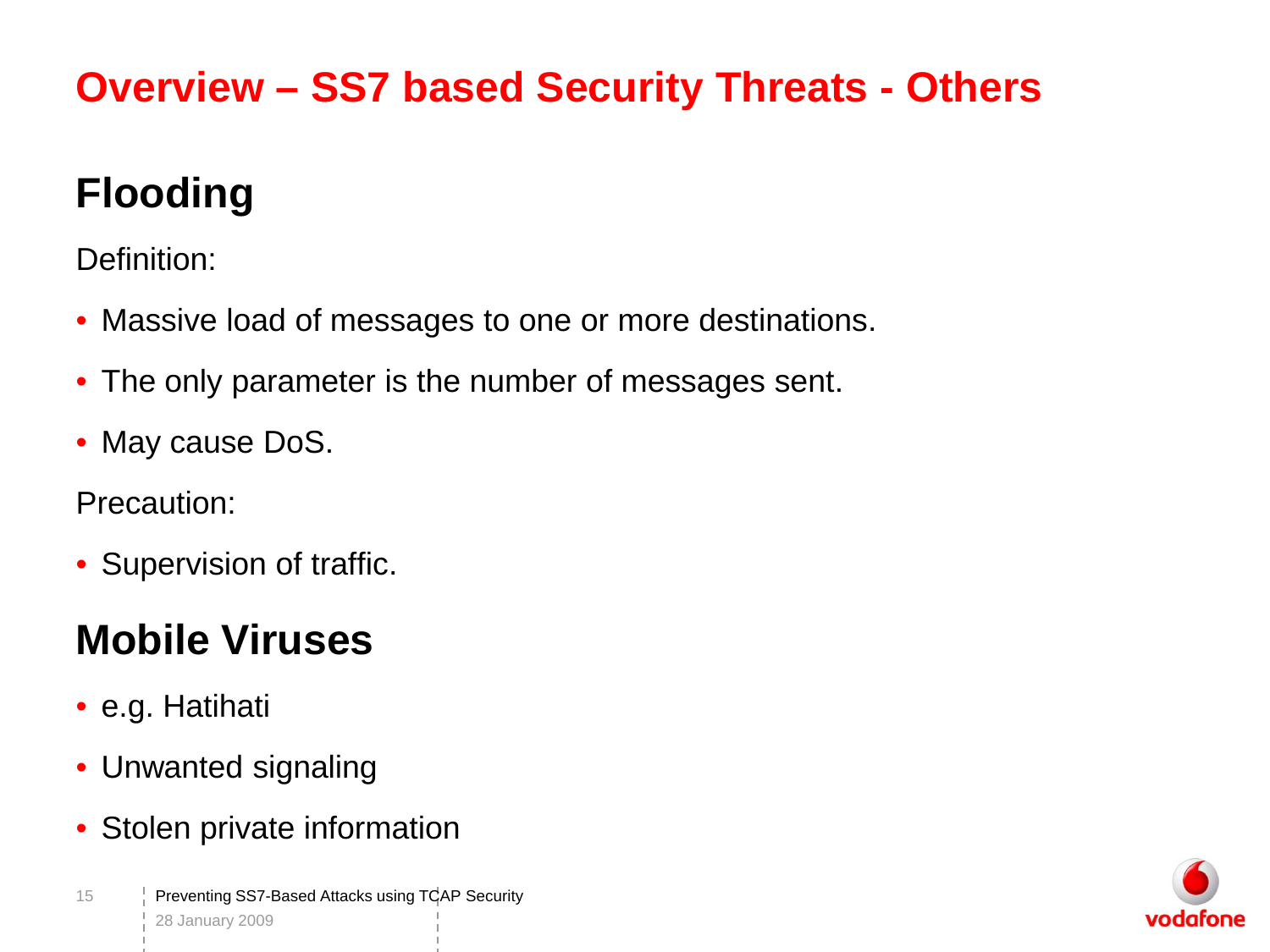#### **TCAP Handshaking - Overview**

- Defined in **3GPP TS 33.204** 3G Security; Network Domain Security (NDS); Transaction Capabilities Application Part (TCAP) user security (Release 7) as an Annex (a short/medium term solution).
- To be used for **SMS transfers.**
- A limited level of authenticity is provided.
- Prevents spamming and spoofing for MO and MT SMS transfer cases.
- MSC/SGSN and SMSC behaviors should be modified.
- Based on using special transaction sequences.

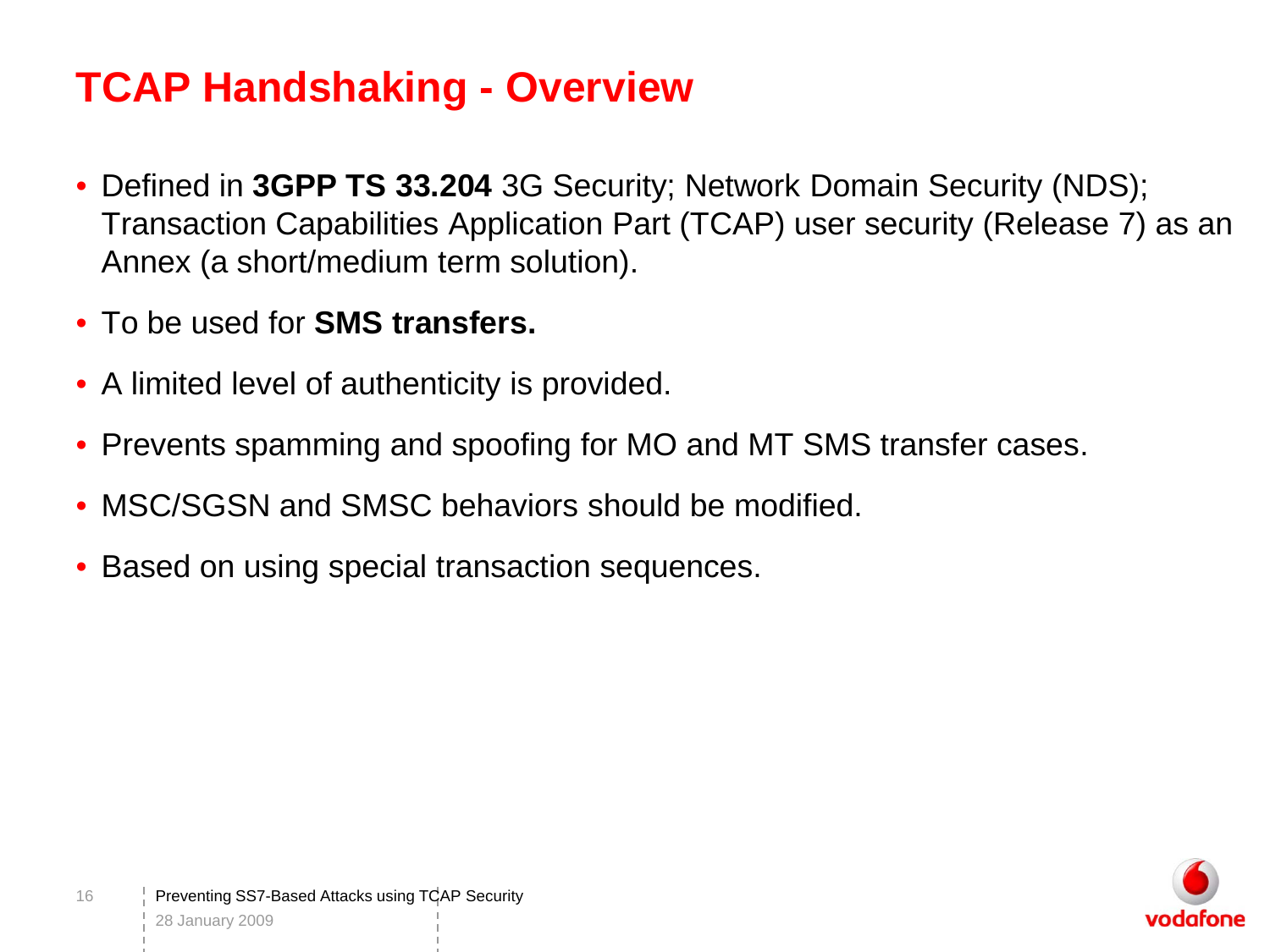#### **TCAP Handshaking – MT SMS**



#### **Sending MT ForwardSM with TCAP Handshaking**

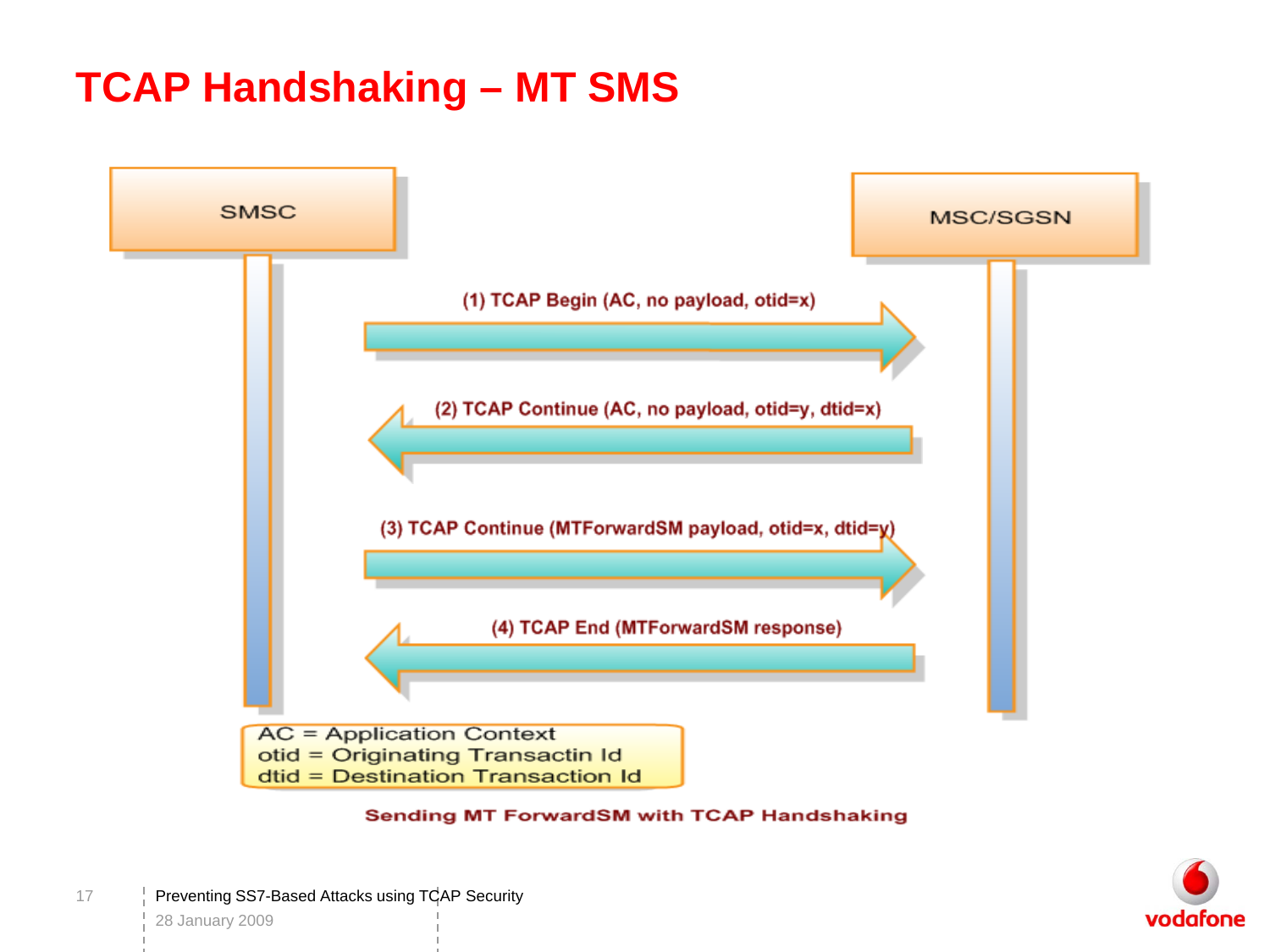#### **TCAP Handshaking – MT SMS**

- 1. Receiving node should verify whether received SMSC address (contained in SM-RP-OA field in the 3rd message) is in the same operators range with the SCCP Calling Party address of the 1st message.
- 2. In order to counteract transaction id prediction,
	- a. Either receiving node should ensure that the destination transaction ID is not predictable,
	- b. Or receiving node should wait for n seconds before processing the 3rd message to ensure that a possible TC\_ABORT can be processed before the 3rd message.
- 3. Receiving node should maintain a trusted operators table. If an MT SMS comes from one of those operators without TCAP Handshaking, it should be rejected.

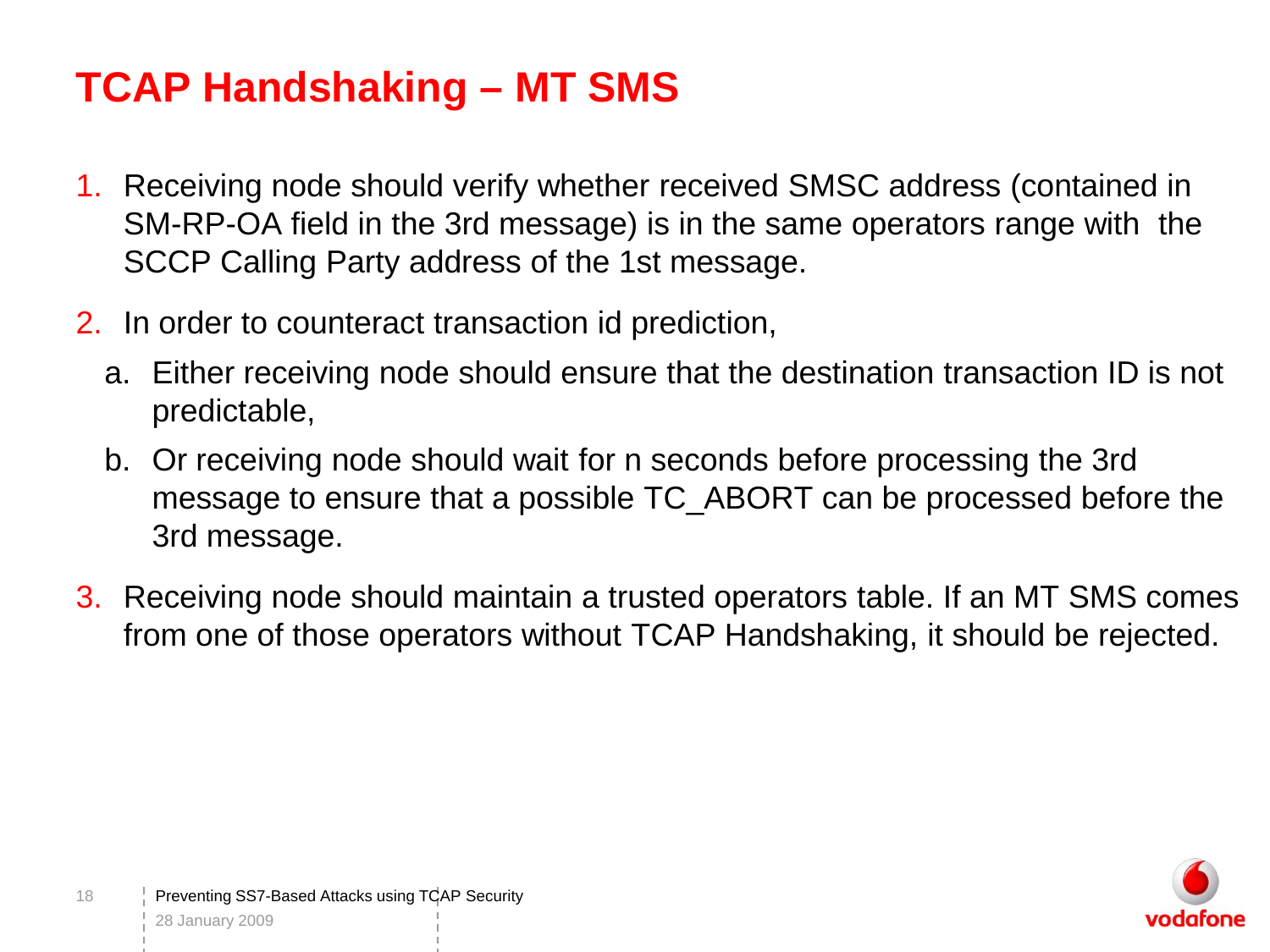#### **TCAP Handshaking – MO SMS**



#### Sending MO ForwardSM with TCAP Handshaking

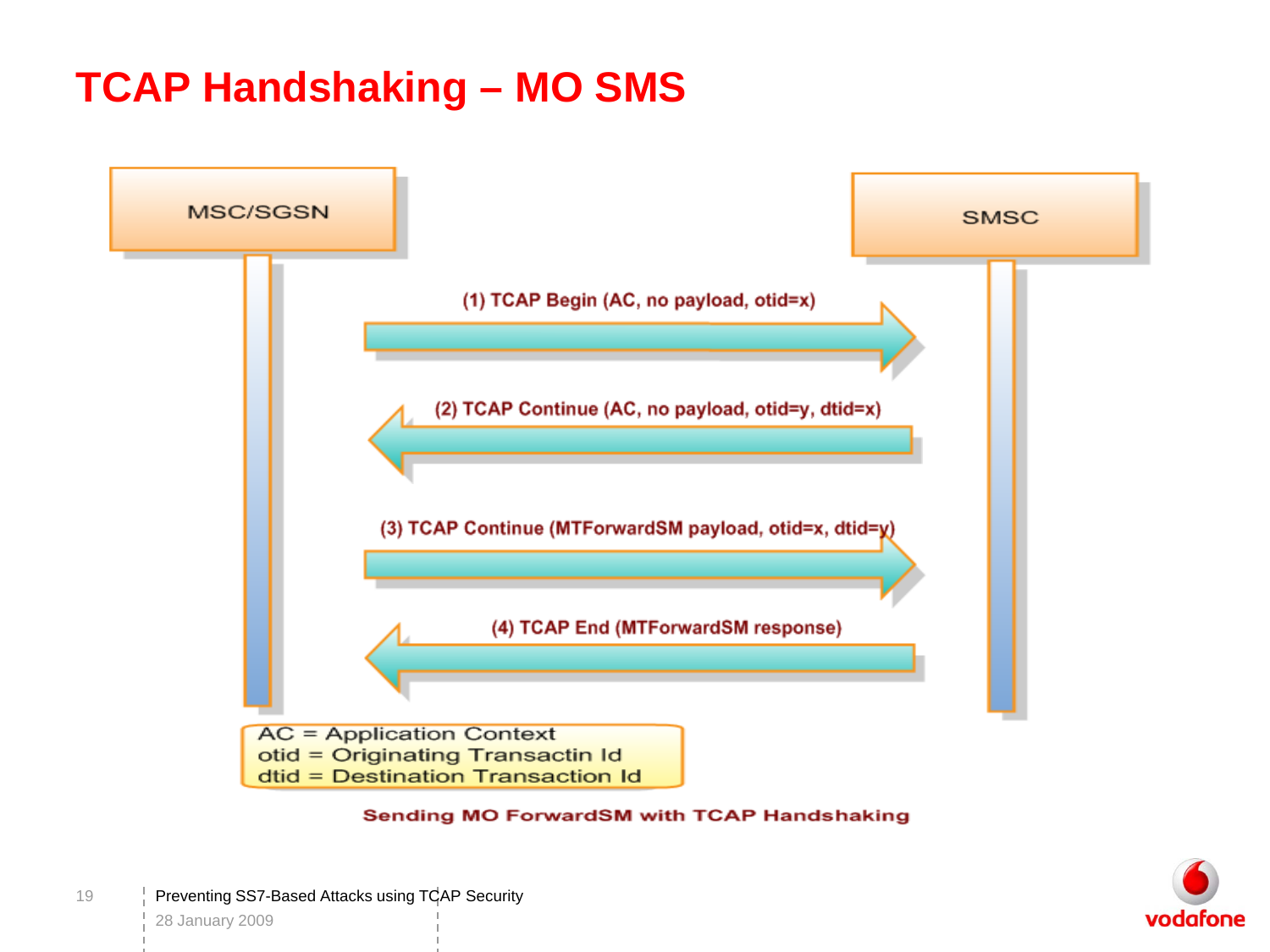#### **TCAP Handshaking – MO SMS**

- 1. Receiving node should verify that the VLR address corresponding the MSISDN (contained in SM-RP\_OA field of the 3rd message) is in the same operators range with the SCCP Calling Party address of the 1st message. This can be asked from HLR.
- 2. In order to counteract transaction id prediction,
	- a. Either receiving node should ensure destination transaction ID is not predictable,
	- b. Or receiving node should wait n seconds to ensure there is no aborts following.
- 3. Receiving node should maintain a trusted operators table. If an MO SMS comes from one of those operators without TCAP Handshaking, it should be rejected.

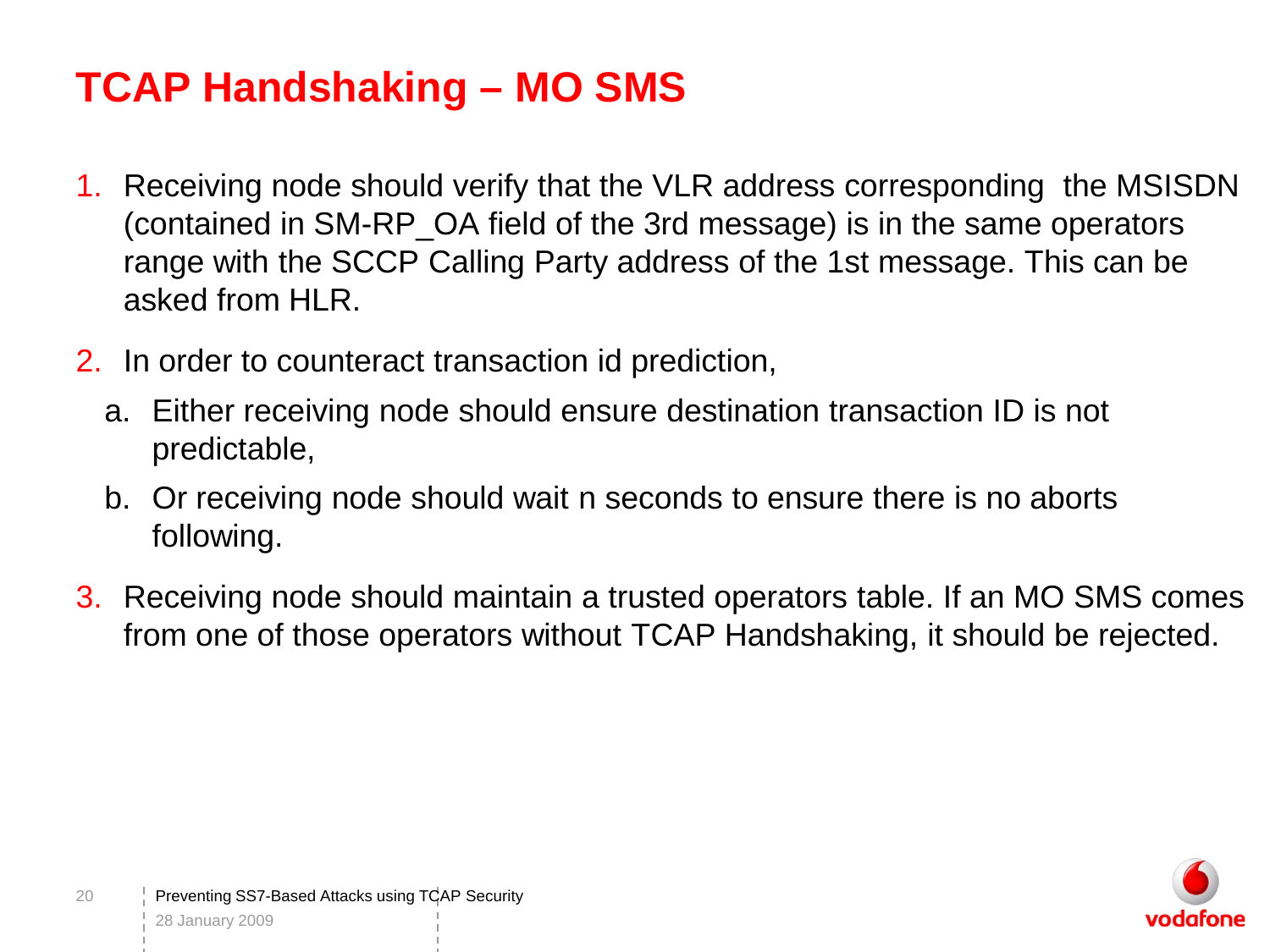#### **TCAPsec - Overview**

- Defined in **3GPP TS 33.204** 3G Security; Network Domain Security (NDS); Transaction Capabilities Application Part (TCAP) user security (Release 7).
- To be used for **all TCAP transactions.**
- Authentication and optional encryption between operators.
- Using SS7\_SEG (Security Gateway) is necessary.
- Does not validate TCAP user payload content. Additional measures may be needed.
- Benefit of applying TCAPsec will gradually increase as more interconnected operators apply TCAPsec.

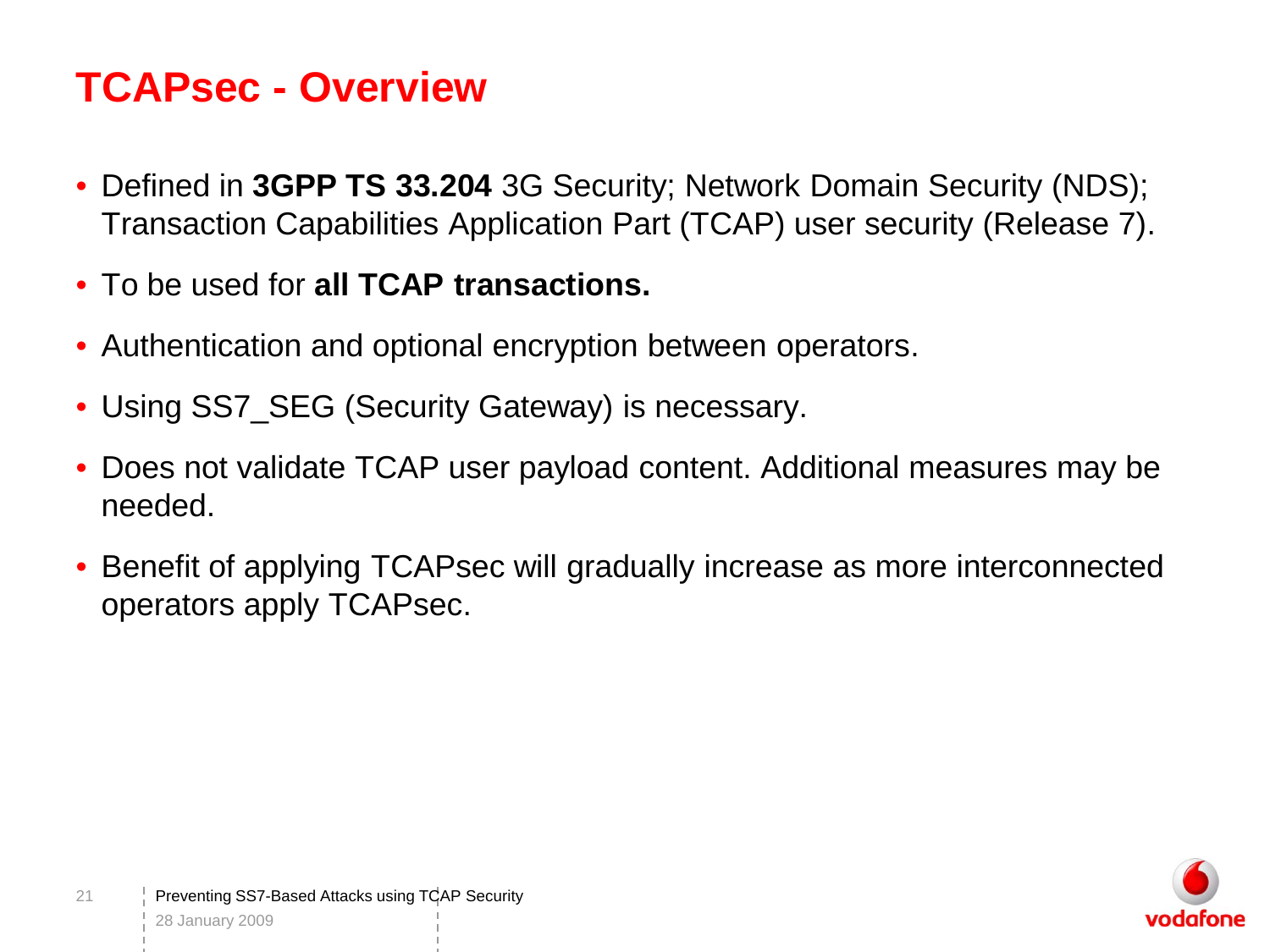## **TCAPsec – Network Architecture**

- End to end architecture
- Hub and spoke architecture



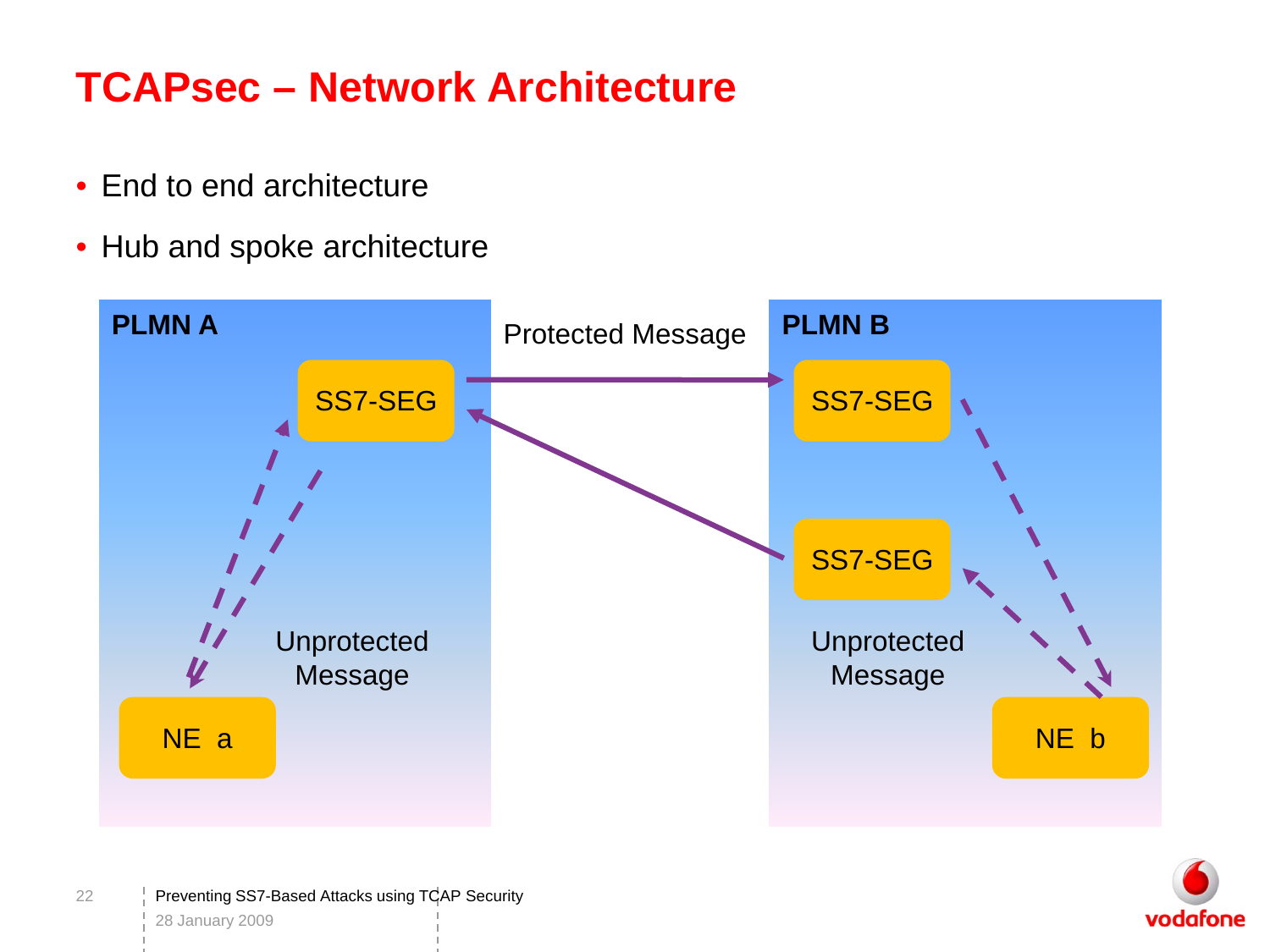#### **TCAPsec – SS7 Security Gateway**

- An SS7 Security Gateway (SS7-SEG) is a network node defined in 3GPP **TS 29.204** Signalling System No. 7 (SS7) security gateway; Architecture, functional description and protocol details document.
- An SS7-SEG is located at the border of a PLMN and is responsible for,
	- protection of leaving (i.e. outbound) messages,
	- protection checking of entering (i.e. inbound) messages.
- An SS7-SEG maintains 2 databases.
	- SPD-SEG (policy information),
	- SAD-SEG (SA information).
- An outbound message is protected according to the destination address , the policy information and the existing SA corresponding to that address.
- An inbound message is unprotected or blocked according to the originating address, the policy information and the existing SA corresponding to that address.

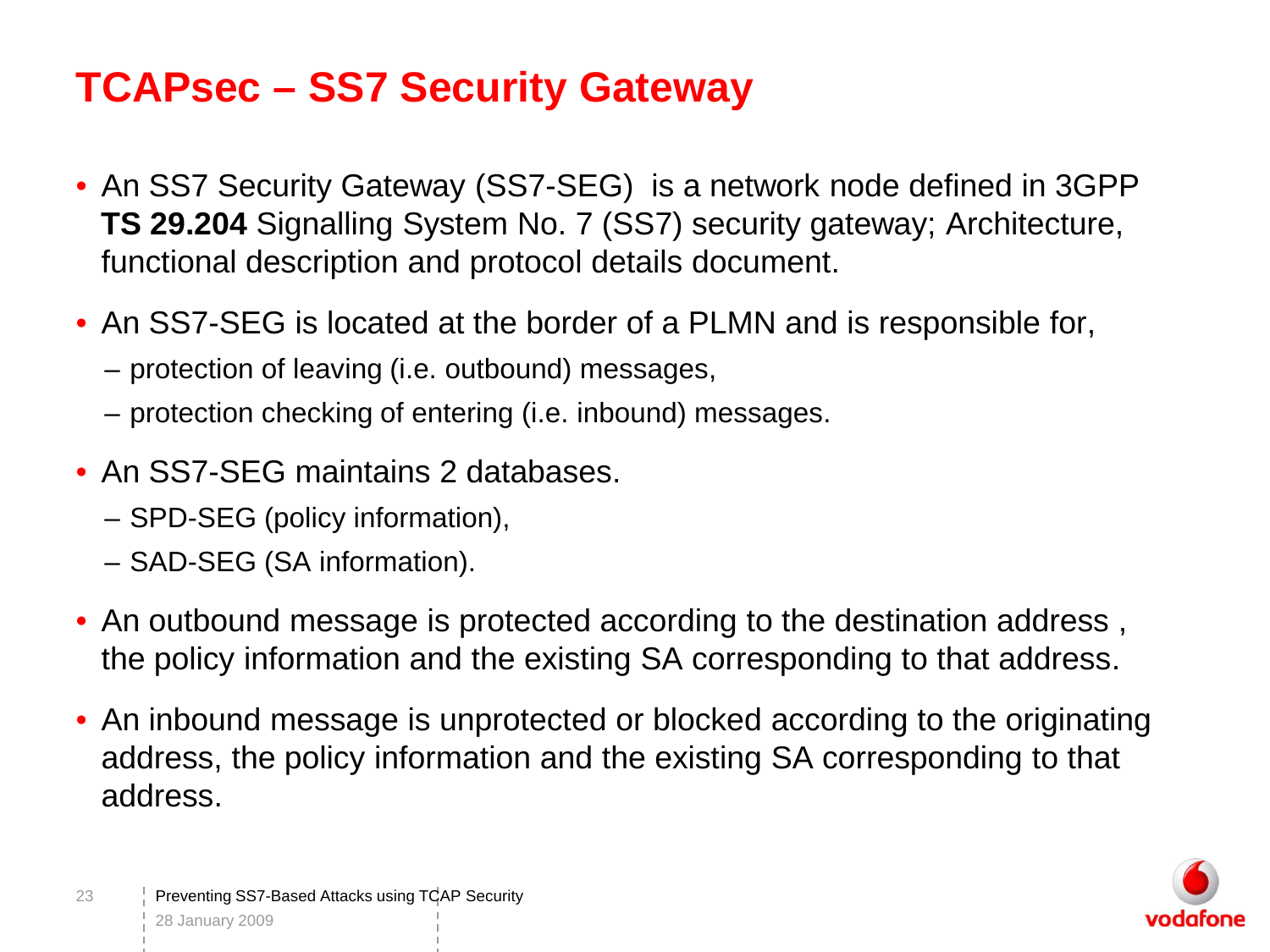#### **TCAPsec – Security Association**

- Before protection can be applied, at least one Security Association (SA) needs to be established between the respective SS7-SEG.
- A Security Association consists of:
	- DNI Destination Network Id (CC+NDC),
	- ONI Origin Network Id (CC+NDC),
	- SPI Security Parameters Index (32 bit value).
- A Security Parameters Index (SPI) identifies:
	- SEA Security Gateway Encryption Algorithm Index (f6),
	- SEK Security Gateway Encryption Key,
	- SIA Security Gateway Integrity Algorithm Index (f7),
	- SIK Security Gateway Integrity Key,
	- SA Hard Expiry Time,
	- SA Soft Expiry Time.

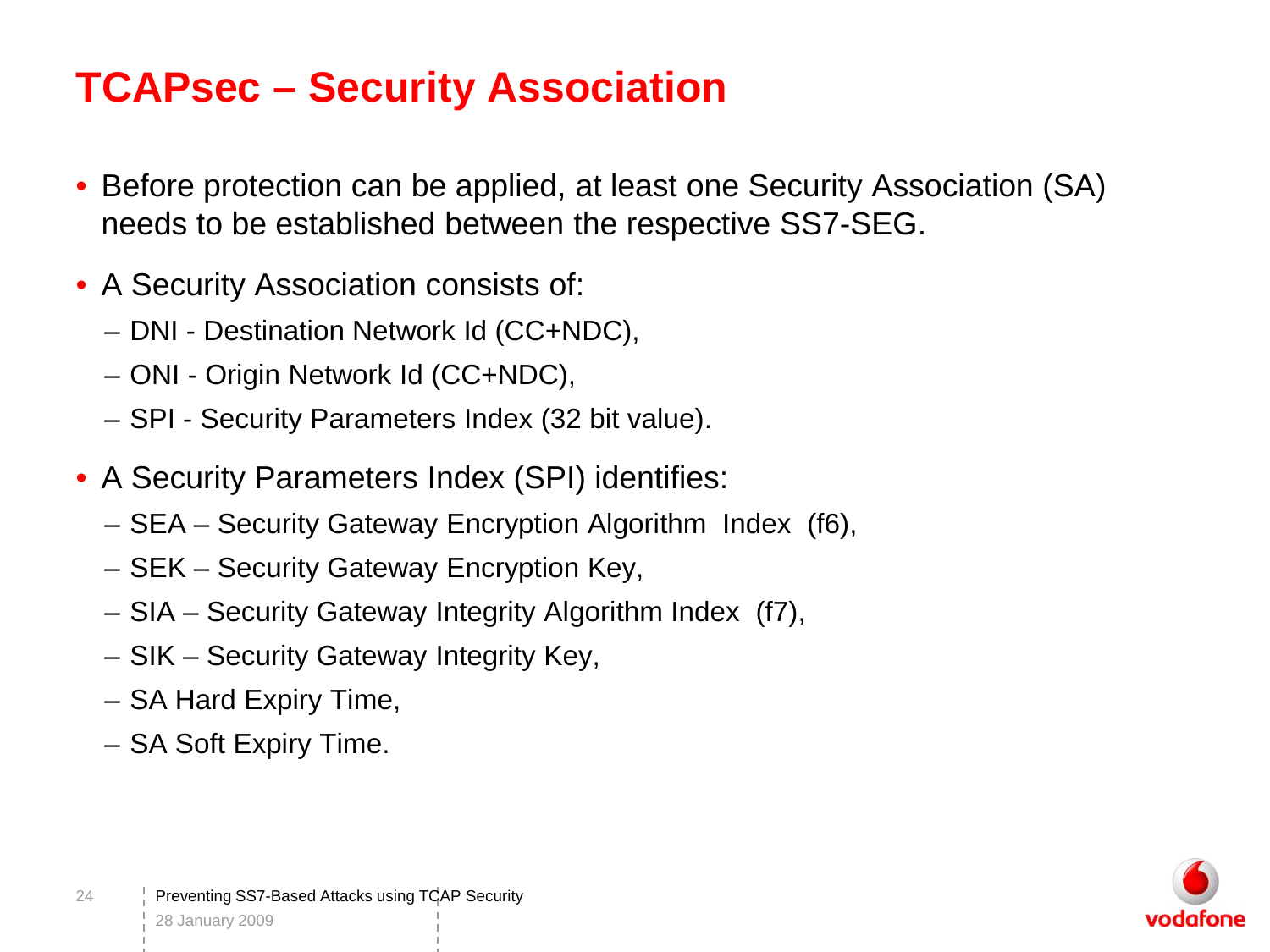#### **TCAPsec – Structure of a Protected TCAP Message**

- A protected TCAP messages is sent as a Unidirectional TCAP message without a dialogue portion, with one invoke component. Operation Code=90 (SecureTransport). ParameterPart (SecureTransportArg) filled with original SCCP Info, original TCAP Info and protected Payload.
- Protected payload has 2 sections:



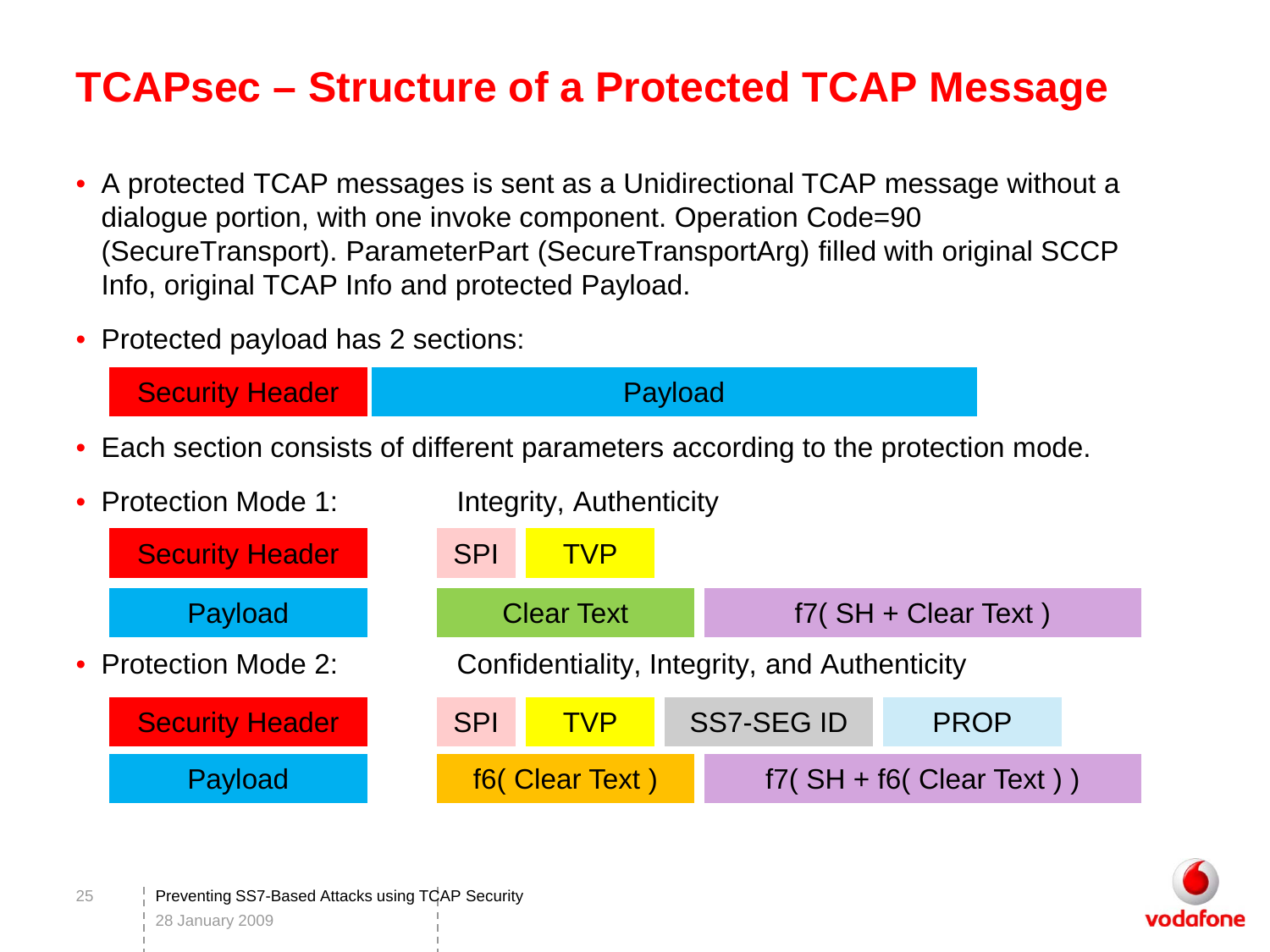- TCAP Handshaking and TCAPsec mechanisms are defined in 3GPP specifications.
- SS7-based security attacks were happening before TCAP security measures were decided.
- Those attacks were tried to be prevented by,
	- Special (vendor specific) security additions to network elements,
	- Special (vendor specific) security additions to applications,
	- SCCP/MAP policy changes specific to the threat,
	- Log analysis.

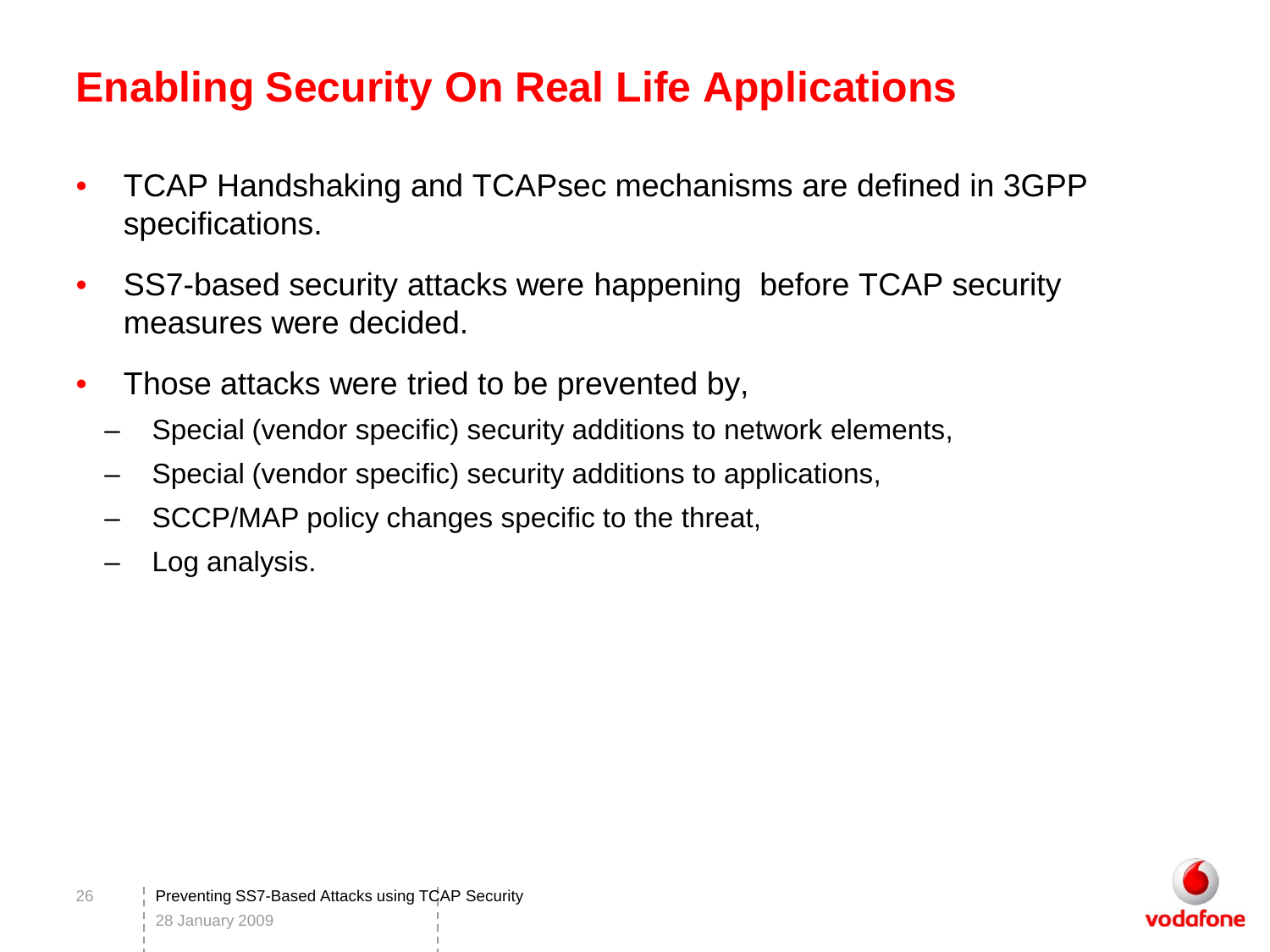Sending SM to invalid network nodes:

- MO SMS message (MOForwardSM) is sent directly to SM Service Center.
- Theoretically this message can be sent to any known GT in the network.
- Customers who want to send free SMS usually were trying all consecutive Service Center addresses in the same range with the actual SC address.
- When MOForwardSM is received by a test SMSC, SMS message may be delivered for free.
- When MOForwardSM is received by a different node (e.g. IN), unplanned traffic is generated and the node may crash if designed poorly.
- SMSC address check on the MSCs was initiated. (An MSC feature)
- GT translation in the GMSC were modified so that SMSC nodes cannot be reached by their actual GTs but by virtual numbers.

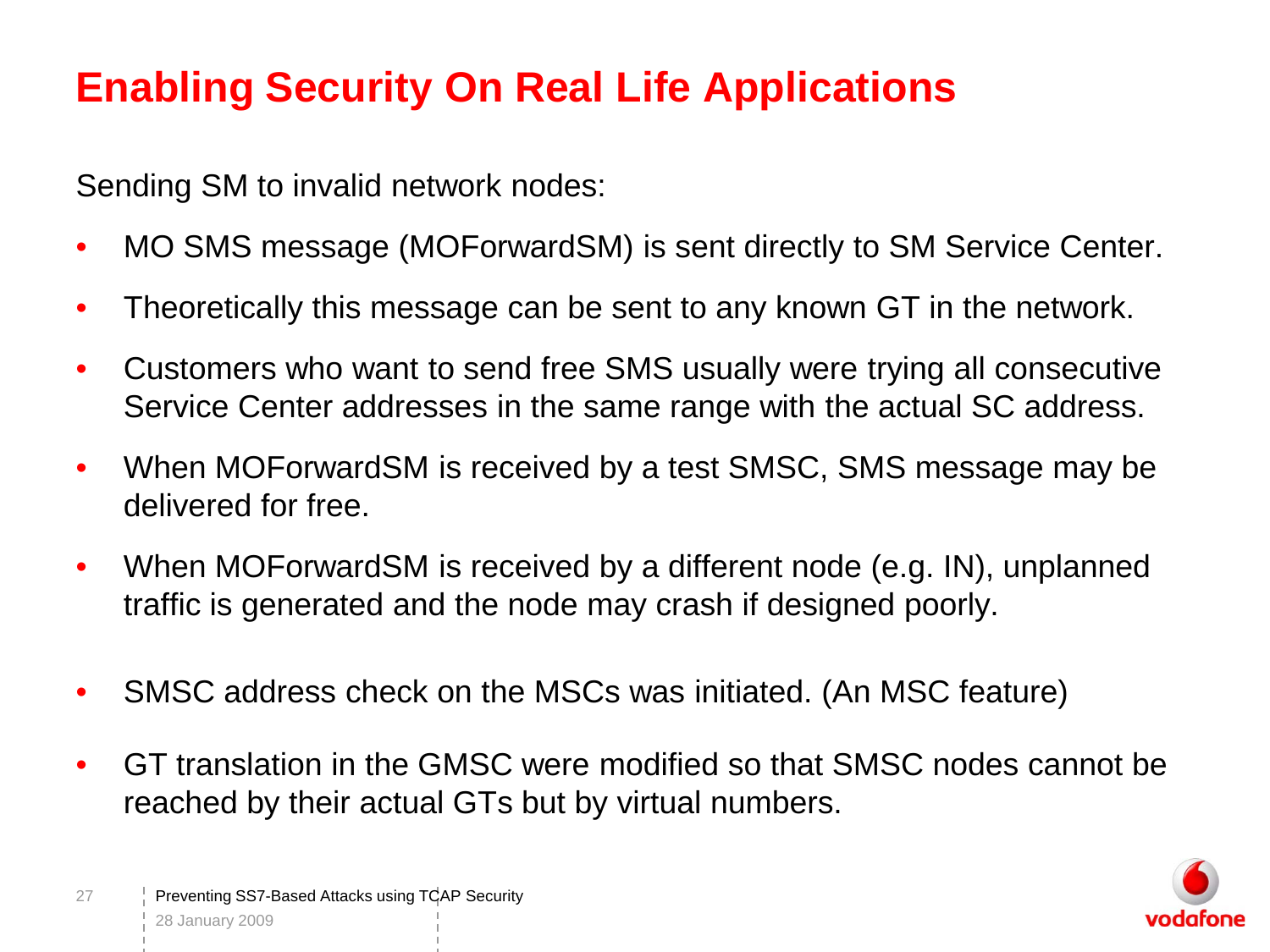Basic spam filtering in the SMSC:

- Advertorial and spam SMS messages were being sent from the same originator to many customers causing dissatisfaction.
- All MSISDNs in a range were being tried sequentially. This increases undelivered SMS counts.
- Basic antispamming feature was developed in the SMSCs.
- SMS messages submitted from the same originator are counted and if the count is bigger than a predefined limit for a predefined amount of time, they are rejected.

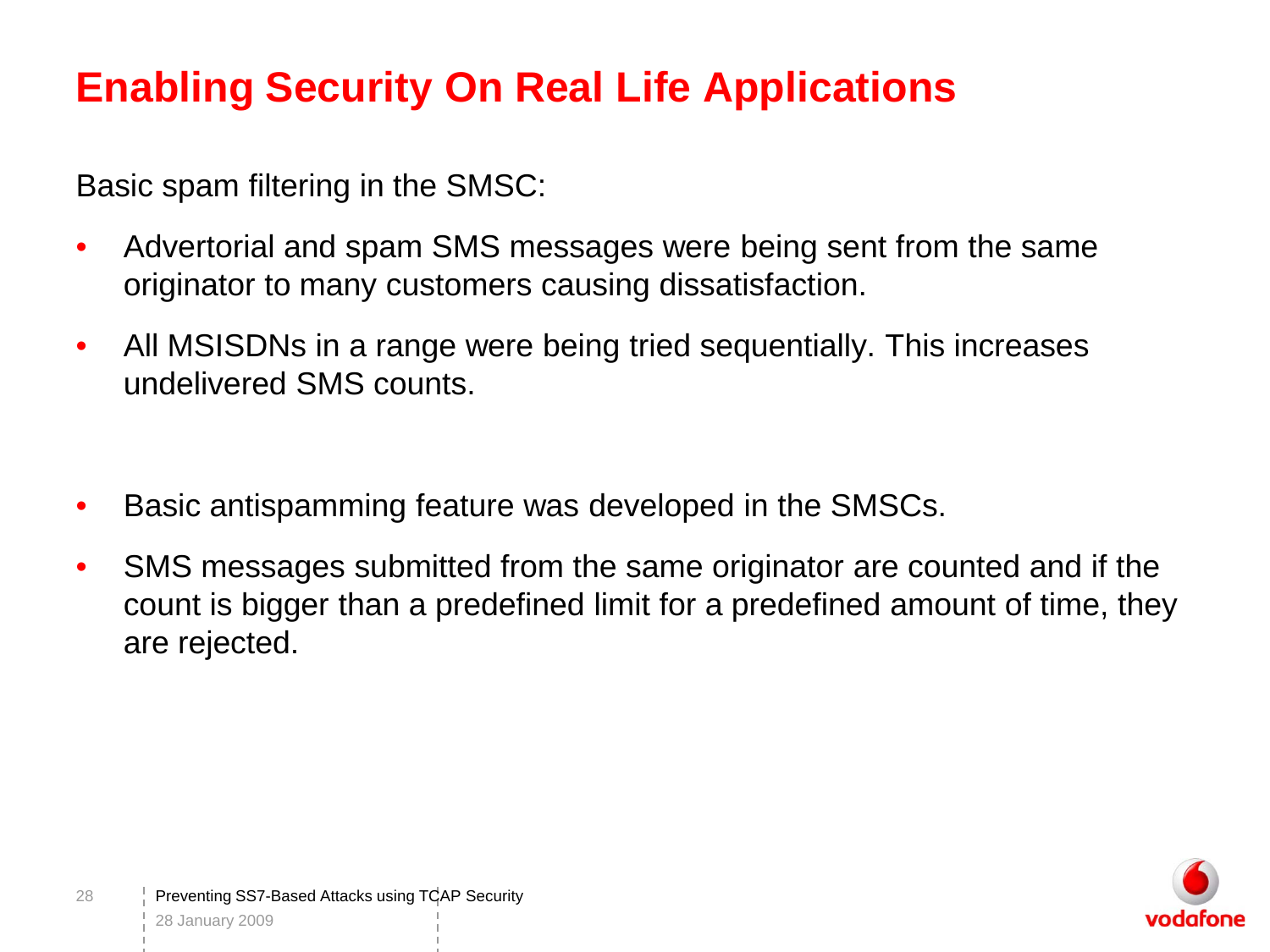Hatihati prevention:

- Hatihati virus was sending millions of messages to the same destinations each day.
- Unaware customers were being charged.
- SS7 links were being utilized unnecessarily.
- SMS messages destined to the specific numbers were barred to avoid charging.
- SMSCs were modified to send successful delivery reports to the infected phones so that they stop sending more SMS.

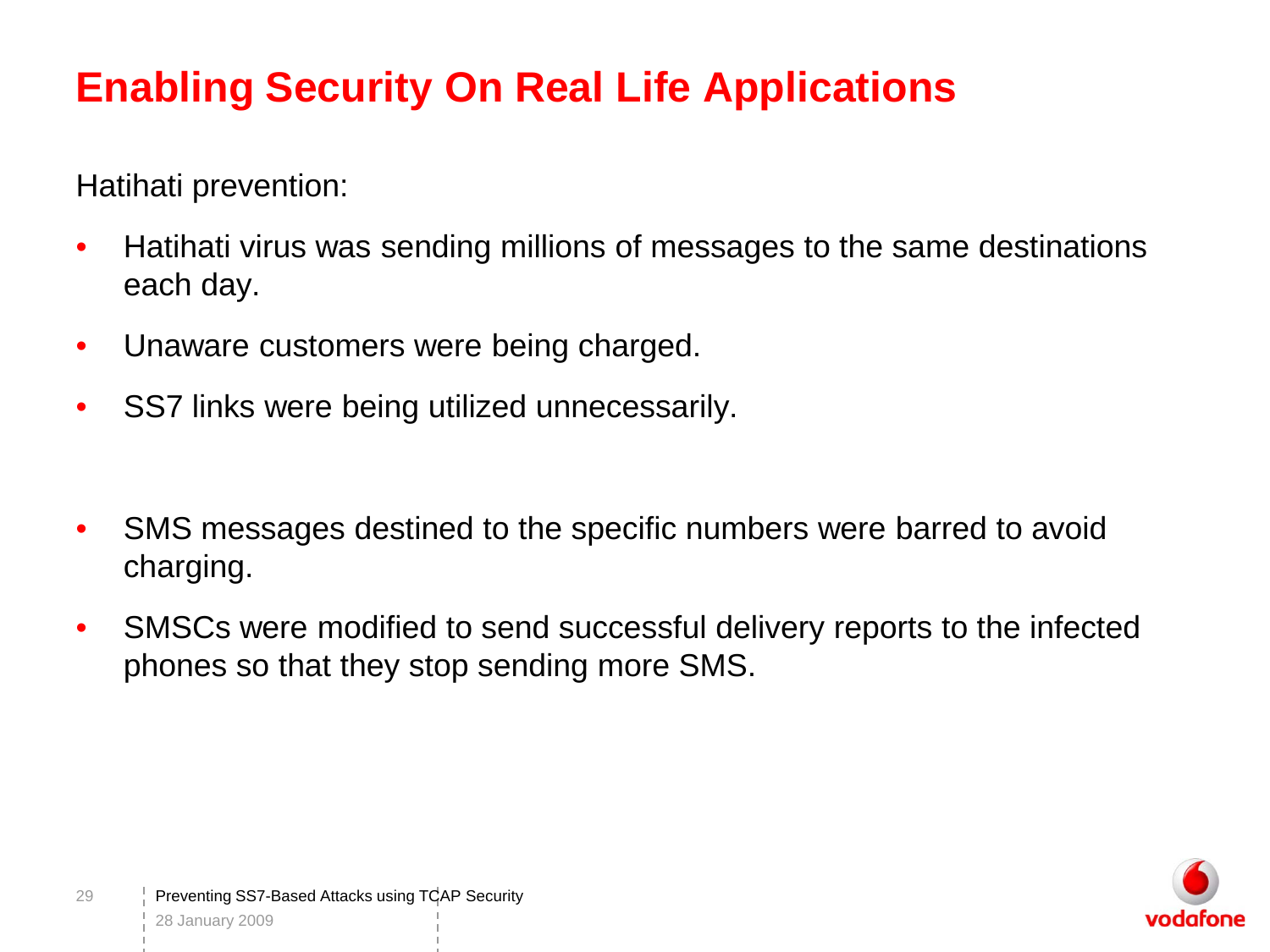MO Spoofing solutions:

- An international node was submitting SMS messages.
	- at first with a valid A-Party MSISDN but a wrong MSC address,
	- then with both a valid A-Party and a valid MSC address (A-Party location is retrieved from the HLR with SRIForSM).
- A modification was made on the SMSCs so that A-Party location is retrieved from the RWM system databases or from the HLR using SRIForSM if the subscriber is roaming and checked with the originating SCCP address of the incoming MOFwdSM message.
- GT translations are modified so that MOFwdSM messages from the international links can be identified. If an MOFwm SM message with an A-Party number located in the HPLMN comes, it is rejected.

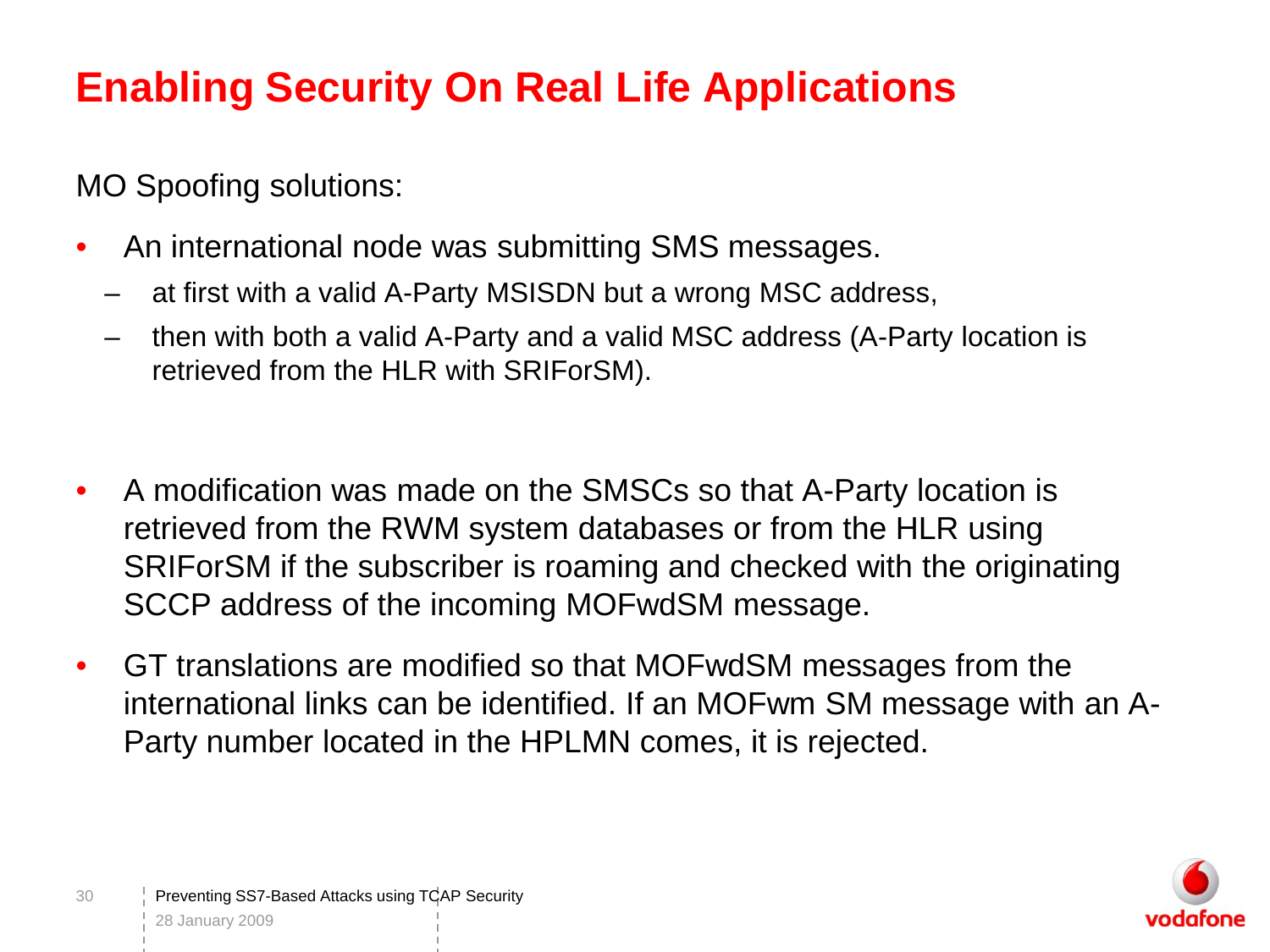SMS Firewall / MT SMS Router:

- SMS Faking, Spoofing, Spamming, Flooding.
- SMS Firewall / MT SMS Router:
	- All MT SMS traffic is routed to SMS Firewall by means of HLR, GMSC or STP.
	- SRIForSM / FSM correlation.
	- IMSI scrambling.
	- Validation of SCCP and MAP layer addresses.
	- Spam filtering (SMS content and volume analysis).
	- Filtering rules based on detailed statistics.

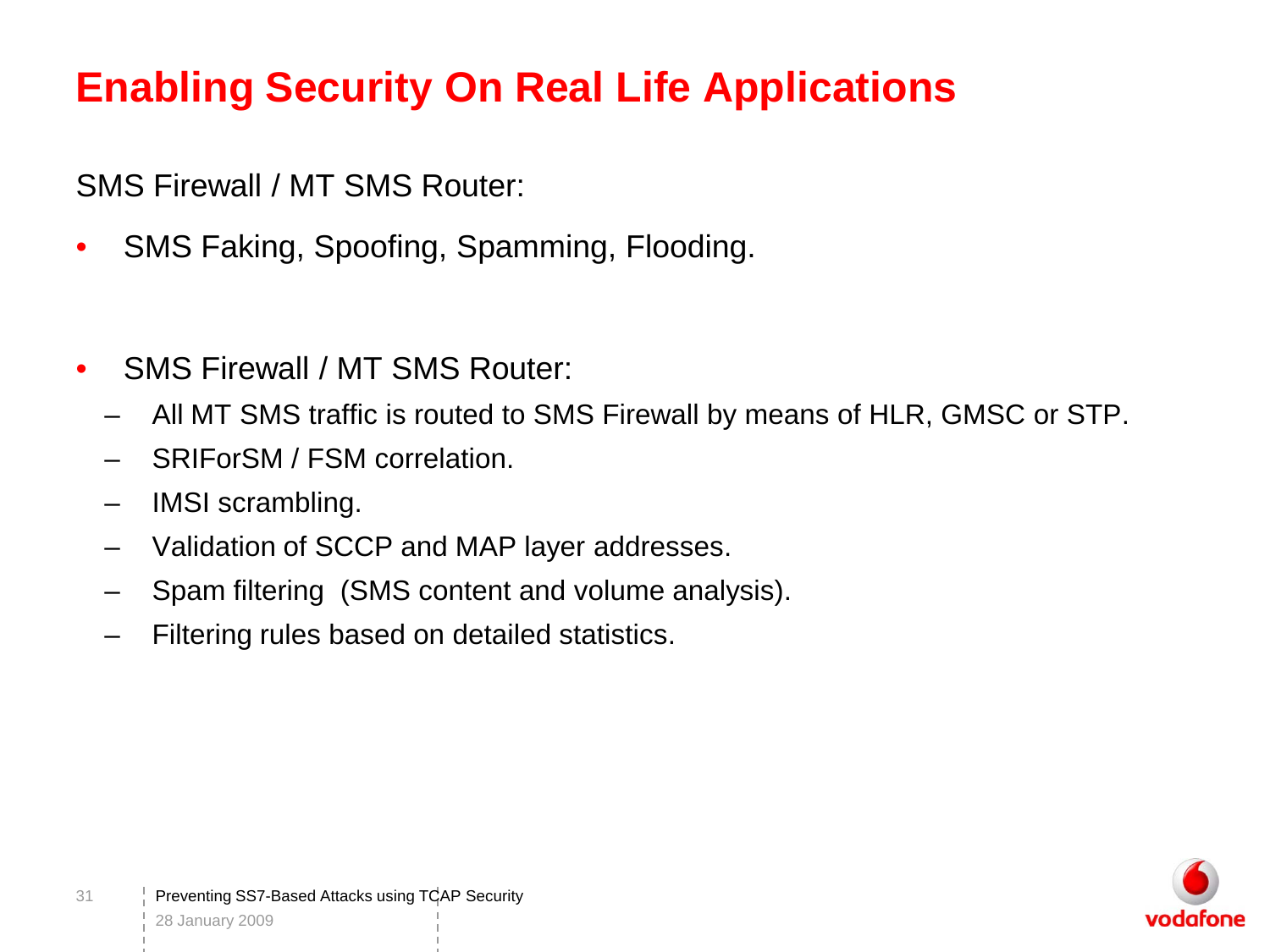#### **Conclusion**

- TCAP Handshaking is a short/medium term solution, effective only for some SMS related security threats but easy to apply.
- TCAPsec is a medium/long term solution, more difficult to apply but useful for different TCAP based attacks.
- These two TCAP security mechanisms are defined in 3GPP specifications and will show their value as more operators will begin to use them. Therefore operators and vendors should take action to implement these measures as soon as they can.
- These two are not the only precautions. For specific scenarios, other specific and effective solutions can be found.